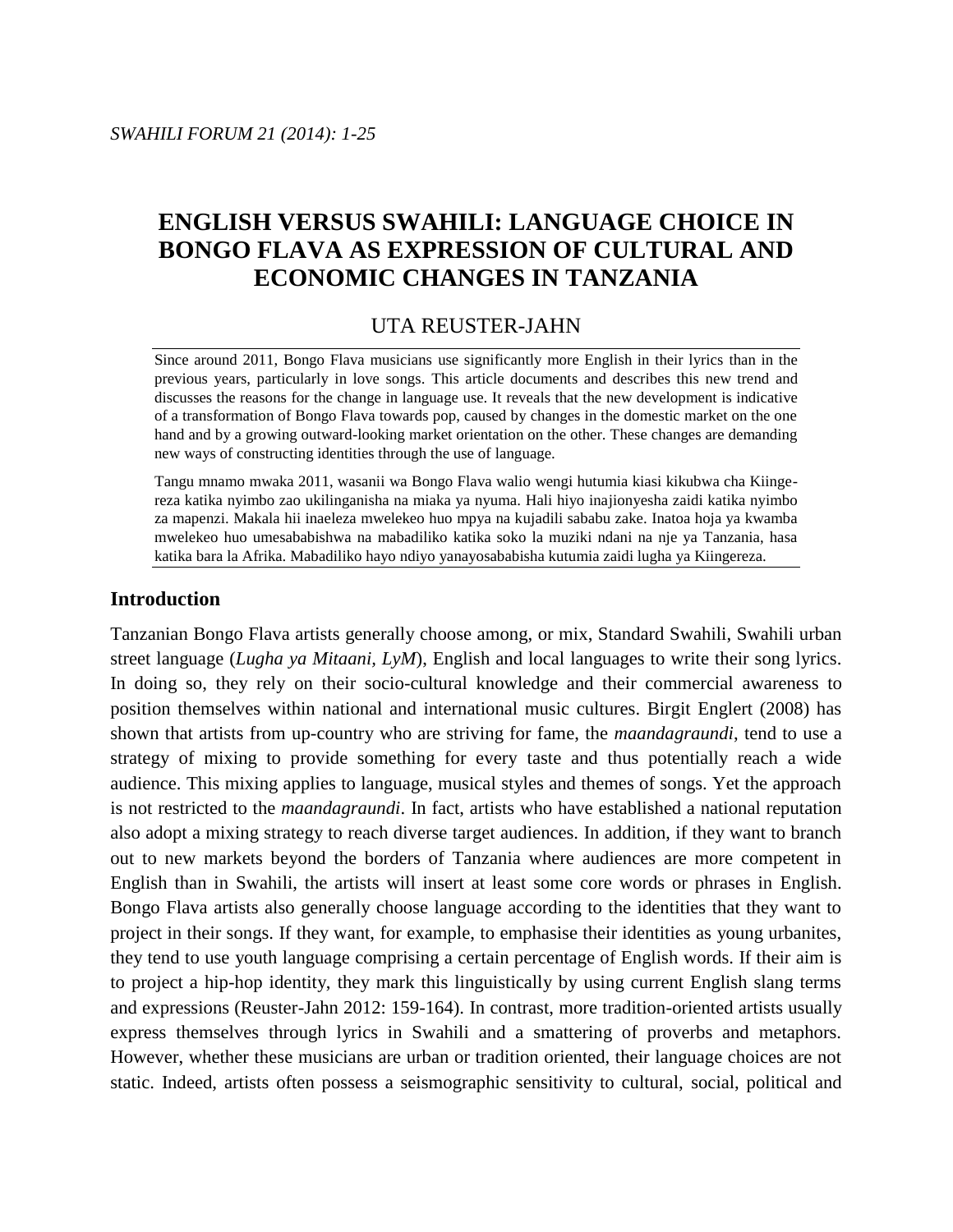economic conditions and factors, and thus changes in these areas can lead to changes in their language choice as well.

Recently, Bongo Flava musicians use significantly more English in their lyrics, particularly in love songs. It is the aim of this article to document and describe this new trend, which has snowballed since roughly 2011, and to reveal why this change has happened. On one level it seems to reflect a reversal of the initial phase of the emergence of Bongo Flava, when Afro-American hip-hop, reggae and rhythm & blues were localised by urban youth, particularly through replacing English with Swahili (Perullo & Fenn 2003: 8-19; Saavedra 2006: 230). A closer look, however, shows that the new development is not such a reversal but is rather indicative of a transformation of Bongo Flava towards pop, caused by changes in the domestic market on the one hand and by a growing outward-looking market orientation on the other. These changes are demanding new ways of constructing identities through the use of language. In order to contrast the increased use of English with the initial move from English to Swahili, a brief summary of the formative period of Bongo Flava is given below.

## **The emergence of Bongo Flava through Swahilization of hip-hop**

 $\overline{a}$ 

Bongo Flava and its history have been explored in a good number of articles and books since the late 1990s.<sup>1</sup> The following summary concentrates on the problem of language choice, which early on featured prominent in scholarly studies on Tanzanian hip-hop and Bongo Flava (Remes 1999, Perullo & Fenn 2003, Saavedra 2006, Reuster-Jahn 2007, Englert 2008, Reuster-Jahn 2012).

Hip-hop reached Tanzania between 1984 and 1989, when, at the end of *ujamaa* socialism, "the socialist practices that limited people's access to foreign music and culture began to break down" (Perullo 2007: 252). As a consequence, musicians resumed the pre-socialist practice of cultural borrowing from outside Africa. It was music and video cassettes which brought the lively sounds and images of hip-hop from the U.S. to Tanzania. However, these cassettes were at first only accessible through relatives or friends in Western countries. As a result, the first people to obtain them were youths from middle- and upper-class families, usually secondary school students. They copied the cassettes, circulated them among themselves and in their free time watched U.S. hip-hop films together (Remes 1999: 2, 8). Secondary schools were thus the cradle of a domestic hip-hop movement. Soon, sampled beats from U.S. rap stars like Tupac Shakur, Snoop Doggy Dogg or Naughty by Nature were sold on the streets, and rapping in English became the favoured pastime of many secondary school students. Initially, they imitated both the music and the

<sup>&</sup>lt;sup>1</sup> These sources include, in chronological order: Remes 1999, Englert 2003, Mangesho 2003, Perullo & Fenn 2003, Raab 2006, Roch & Hacke 2006, Saavedra 2006, Reuster-Jahn 2007, Suriano 2007, Perullo 2007, Englert 2008, Reuster-Jahn 2008, Omari 2009, Reuster-Jahn & Hacke 2011, Perullo 2011, Mwanjoka 2011, Sugu 2011, Reuster-Jahn 2014.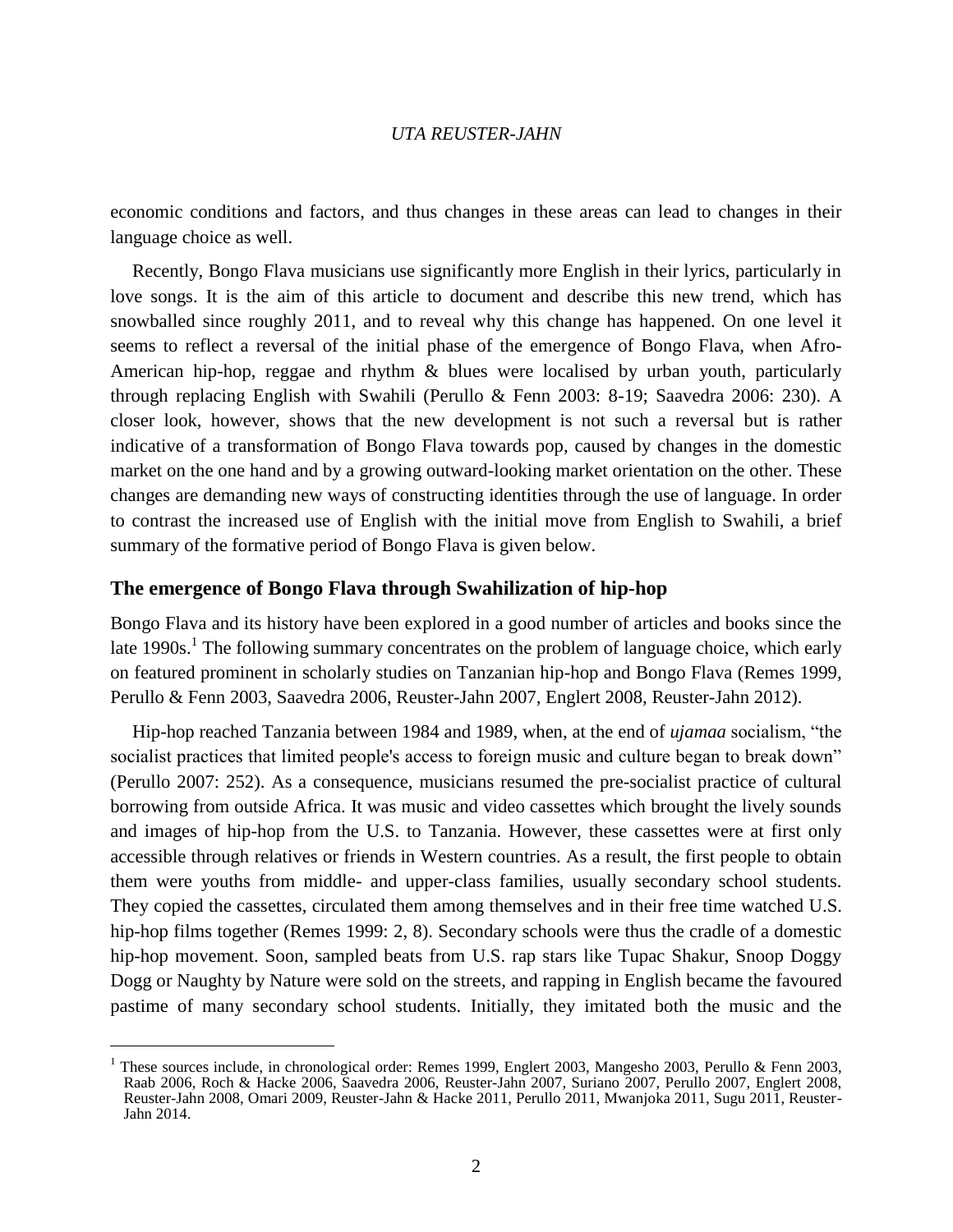language of their Black American idols when they performed at school events and discotheques. Through imitation, these young rappers learned to combine music with rapid speech and developed a feeling for beat and rhythm, rhyme and flow. Over time, some local rappers attained a certain fame, and the first Tanzanian rap groups were formed. However, rap music could only gain widespread popularity among Tanzanian youth if the songs were performed in Swahili. This was because most of the youth in Tanzania at that time had a very limited knowledge of English. Consequently, Swahilization of rap music became a powerful trend, starting in 1991 with the artist Saleh J's Swahili version of *Ice Ice Baby* (1989) by the white U.S. American rapper Vanilla Ice (Remes 1999: 6-7, Gesthuizen 2002). Saleh J not only replaced English by Swahili and included some code-switching to English, he also altered the content from drive-by shootings, self-praise and praise for Miami to warnings about AIDS and the dangers of promiscuity (Remes 1999: 6). Thus, using Swahili and addressing topics relevant for Tanzanian youths went hand in hand. Although some purist and elitist hip-hop pioneers initially resisted the trend toward Swahilization, they eventually had to accept it in order to remain part of the Tanzanian hip-hop scene (Perullo 2007: 261).

Swahilization meant much more than easier comprehension of the lyrics. It meant that topical or controversial issues could now be communicated to a broad swath of young people, who were thirsting after facts, feelings and attitudes which they could relate to (Saavedra 2006: 232). It was Swahilization which facilitated the spread of hip-hop to poorer neighbourhoods and to economically deprived youths, who then used rap music to speak out about their lives, in a role perceived as a *kioo cha jamii* ("mirror of society") (Suriano 2007).<sup>2</sup> Technology carried it one step farther: Private broadcasting media and new production and distribution methods facilitated the rapid spread of hip-hop, which around 2000 came to be known as Bongo Flava, meaning 'the flavour of Dar es Salaam'. Bongo Flava enabled young Tanzanians to draw attention to their living conditions, to articulate their needs and desires and to make their voices heard in public. Often related in the first person, their songs exposed the hardships of the poor, warned against harmful behaviour, especially in the context of drugs and HIV/AIDS, and spoke out on political issues such as corruption. Very importantly, youth thus "turned a foreign musical form into a critical medium of social empowerment whereby they [were] able to create a sense of community among other urban youth" (Perullo 2005: 75). Bongo Flava artists assumed a role as "educators of society", a role linked not only to the cultural politics of the previous socialist era but also to Tanzania's long-established tradition of poetry and song as political commentary (Saavedra 2006: 235-237). However, another strand of Bongo Flava songs was joyful or boastful celebrations of fun, parties, and sexual prowess (Saavedra 2006: 233, Reuster-Jahn 2007). Through their choice

 $2$  However, the rap scene was not uniform. Talking about the late 1990s, Remes remarked that "contradictory trends" co-exist and tensions between different outlooks persist" (Remes 1999: 11).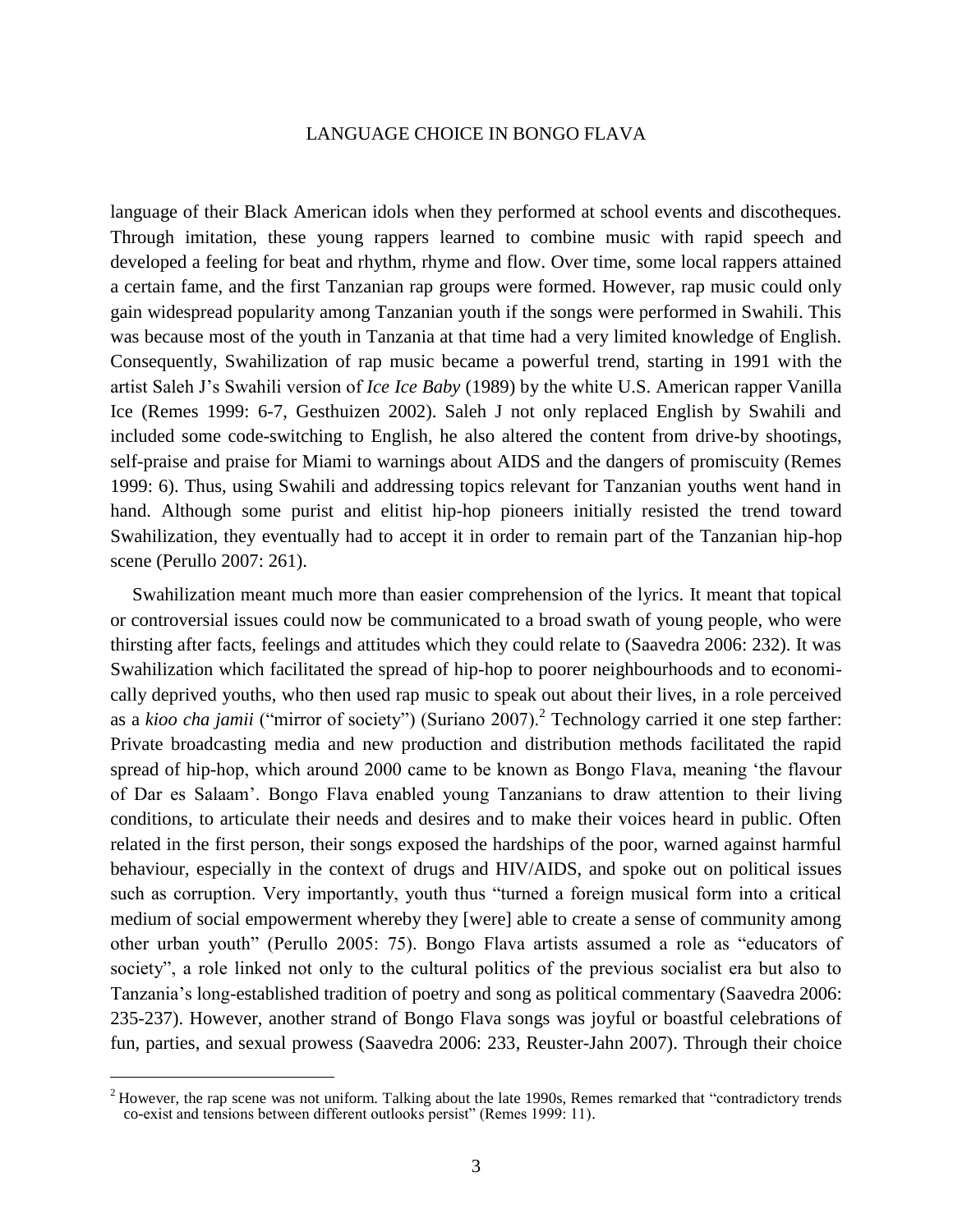of themes, these songs initiated a discourse on the new values of the young generation in the liberalization era of Tanzania in the 1990s. In such songs it became fashionable early on to use some English words and phrases emblematically as a sign of urban youth identity and worldliness (Reuster-Jahn 2007: 15-17).

Tanzanian hip-hop and later Bongo Flava became trendsetting music in neighbouring countries as well. In the early 2000s Bongo Flava dominated the East African music market, "selling its songs in Kenya, Uganda and even overseas in Europe and North America where there are Swahili-speaking expatriate communities" (Saavedra 2006: 230). The sense of community was thus expanded even to areas where the lyrics in Swahili were not always fully understood. The fact that there were young artists who had appropriated hip-hop using their own African language was met with admiration and had an empowering effect on local musicians in other East African countries. Soon, there emerged national hip-hop scenes in which local languages also played an important role, such as "Genge" in Kenya using Sheng and "Luga Flow" in Uganda using Luganda. Against the backdrop of the importance of African languages for the success of Bongo Flava, it is all the more intriguing why English has recently seen a comeback. In order to understand this, it is necessary to take a closer look at language use and identity construction in Bongo Flava of the 2000s, with a focus on the use of English.<sup>3</sup>

# **English and its functions in Bongo Flava**

Language is an important marker of identity in linguistically heterogeneous communities typical of urban spaces (Anchimbe 2007: 3). As mentioned above, Bongo Flava artists generally choose between Swahili, *LyM*, English and local languages. The song *Mikasi* ('Sex') by Bongo Flava artist Ngwair, released in 2004, is a good example of how identity can be constructed through language choice. Narrating from a first person perspective, the singer boastfully describes the everyday life of a group of young men from the Bongo Flava scene. They enjoy hanging around as a group - and the chorus makes it clear that "enjoying life" means smoking, drinking and having sex. The text of the song is basically in Swahili, but the artist uses words from *LyM* and from English, including English slang. In the following lyrics from *Mikasi,* lexemes borrowed from English or derived from English are represented in bold italics, while lexemes from *LyM* based on Swahili are in bold letters; an English translation is given in parenthesis.

Ni asubuhi naamka ninapiga mswaki *(It's morning, I get up and brush my teeth)*  Kisha naenda kubath kuweka mwili safi *(Then I go and take a shower, clean my body)* 

 $3$  I wish to thank Kimata S. Kimatta, a young university student currently living in Germany, for many discussions of recent music trends in Dar es Salaam as well as for his checking of my transcriptions and translations.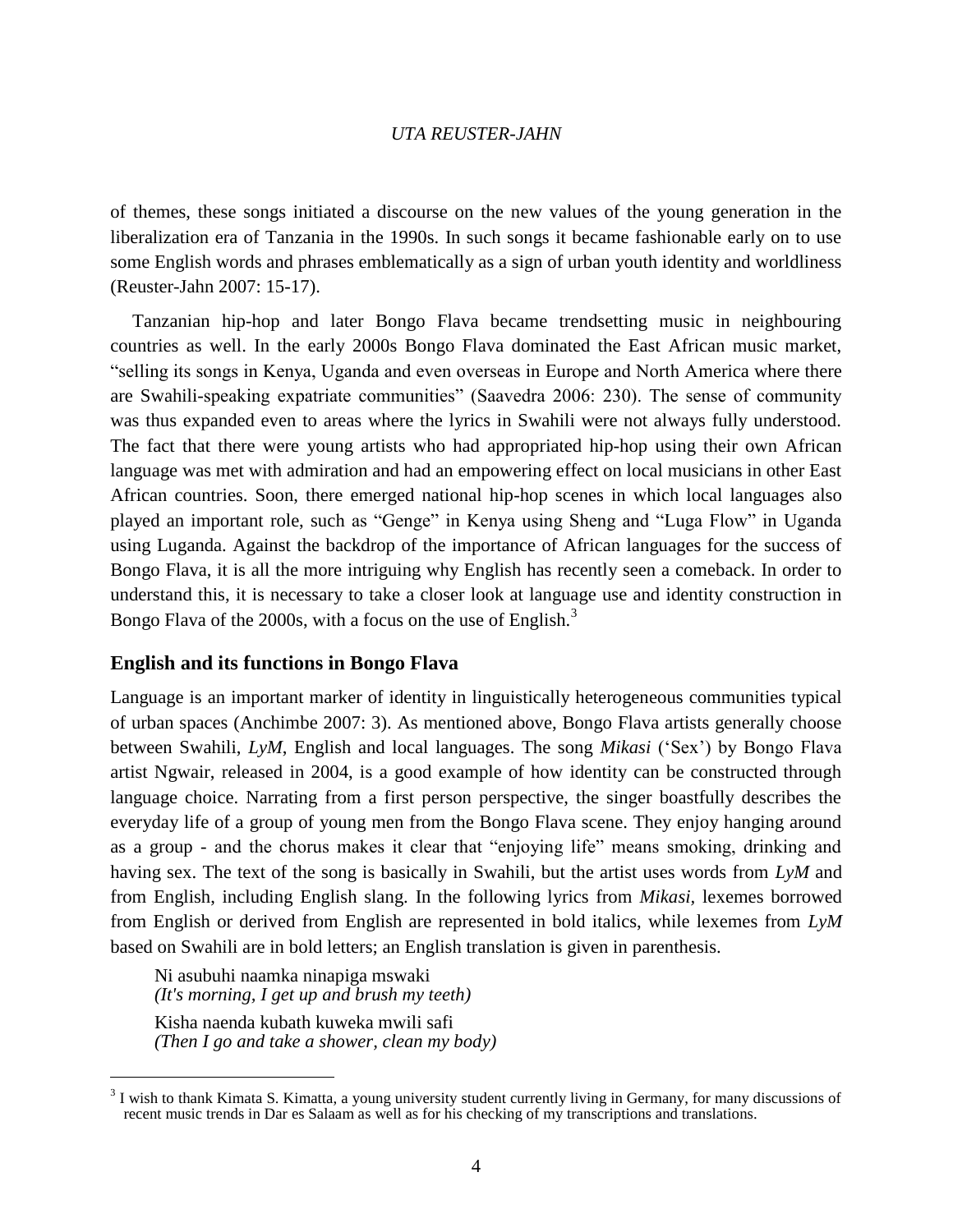Narudi *ghetto* nafungua kabati *(I go back to my room, I open my wardrobe)* 

Nachukua **pamba***4*, *blingbling* kwa *chati (I take stylish clothes, jewellery, only the best)*

N'na *T-shirt black*, n'na *jeanz* ya kaki *(I've got a black t-shirt and khaki jeans)*

Na chini nina *simple white*, chata *Nike* […]*, (And down there I'm wearing "Simple White", trademark Nike)*

Ukitaka *fegi* mezani kuna pakiti […] *(If you want cigarettes, there are packets on the table)*

Tuna**kamua***<sup>5</sup>* mpaka ile mida ya *lunch* […] *(We're enjoying ourselves until it's time for lunch)*

**Makamuzi** yanaendelea mpaka night *(The enjoyment continues, until it's nighttime)*

(Lyrics from Reuster-Jahn 2007)<sup>6</sup>

 $\overline{a}$ 

The English lexemes in *Mikasi* fall into three categories (Reuster-Jahn 2007). First, there are English slang lexemes which have become part of youth language in Tanzania, such as *fegi* (from English slang 'fag') for 'cigarette'. Second, there are terms connected to global hip-hop culture, including dress styles. Examples of these are *jeans, blingbling* ('jewellery'), and "simple white" Nike sneakers which are particular markers of urban youth identity. The term *ghetto,* interestingly, has undergone semantic change: in Tanzanian youth language, it denotes a 'room shared by a number of youths in order to economise'. Third, there are English lexemes such as 'lunch', 'bath' or 'night' used in code-switching, which have not (yet) become part of *LyM*, lacking distinct semantics. The use of this third category is characteristic of a style of speech called *Kiswanglish* in Swahili, where English lexemes are used in word-internal and intrasentential code-switching (Reuster-Jahn & Kießling 2006: 134). It is widely used in Tanzania, in particular by persons with higher education (*wasomi*). Thus, by using different types of English lexemes, Ngwair in his song *Mikasi* expressed aspects of his identity as a Tanzanian urban youth, a member of the global hip-hop culture, and an educated and cosmopolitan young person. All in all, English is used here emblematically.

The use of *LyM* is also an important marker of identity in *Mikasi* as well as more generally in Bongo Flava songs during the 2000s. Some new slang terms were even introduced through

<sup>4</sup> *pamba* meaning 'cotton' in Standard Swahili through metonymic extension has come to denote 'fashionable clothes' in *LyM*.

<sup>5</sup> -*kamua* (verb) meaning 'to milk, to squeeze' by metonymic extension in *LyM* means 'to enjoy' or 'to get a profit'. The noun *makamuzi* is derived from the verb -*kamua*.

 $6$  If not indicated otherwise all transcriptions and translations are done by the author. Original English elements are in bold characters, the English translation is given in parentheses.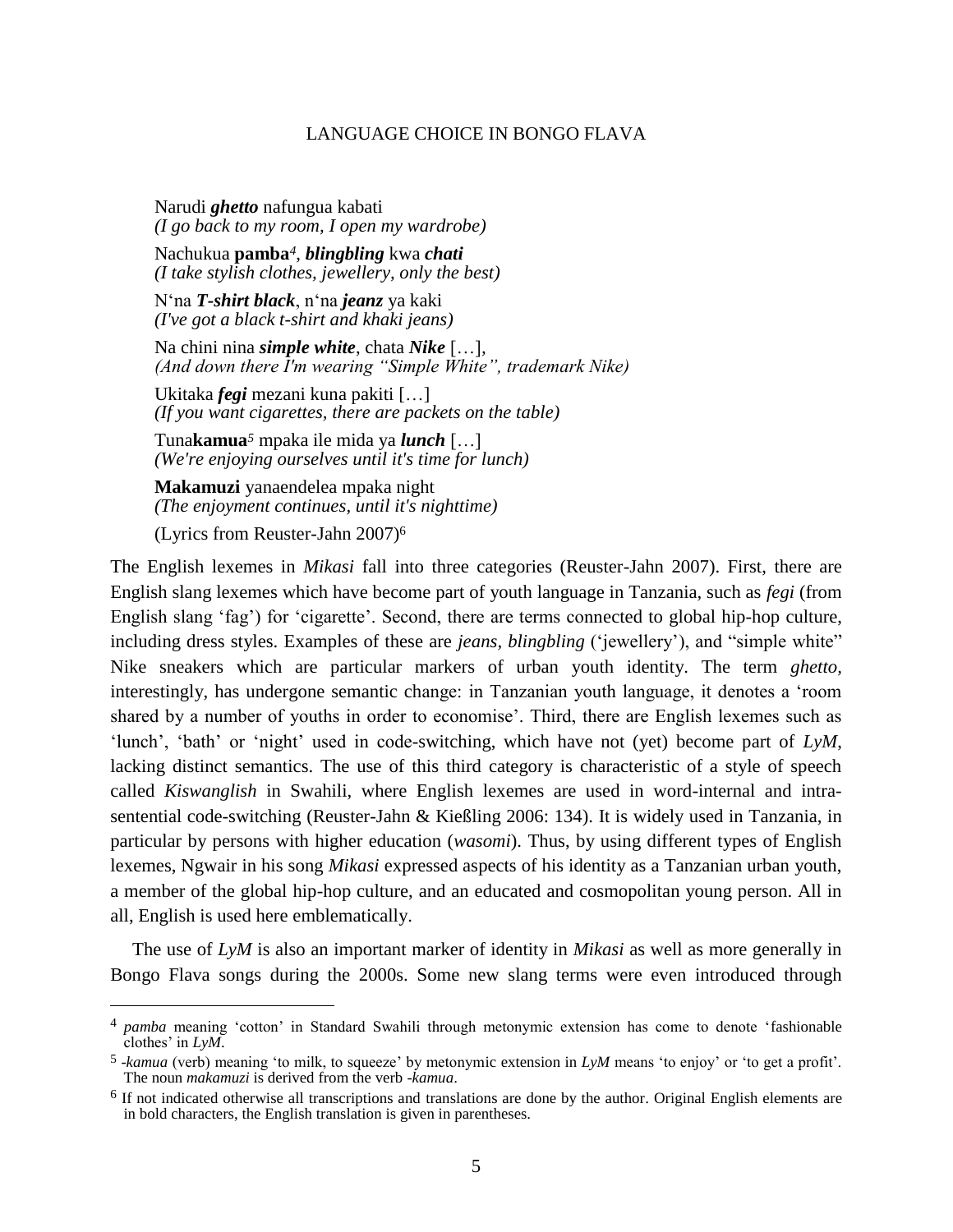Bongo Flava songs, thus adding vitality to *LyM* (Reuster-Jahn & Kießling 2006: 63). Some musicians coined new words in their lyrics. Ngwair, for example, spoke of *mikasi,* which in Standard Swahili means 'scissors' but was used in his song to mean 'sex'. Such new coinages were usually embraced by the urban youth. A journalist from the region once described Gangwe Mobb, a Dar es Salaam rap crew, as "major enforcers of street slanguistics" (Khaemba 2002). Some Bongo Flava artists' names were even used in onomastic synecdoche. The artist Feruzi, for example, released a popular song about HIV/AIDS, and thus his name became a euphemistic term for the disease.

In the second half of the 2000s, however, Bongo Flava was increasingly transformed into mainstream pop music. Influential agents of this change were music managers and some private media and entertainment companies within the larger framework of a rising consumer culture in Tanzania (Clark 2013, Reuster-Jahn 2014). The song *Pii Pii (I'm missing my baby)* by Dar es Salaam-based artist Marlaw is a striking example of the pop music direction that Bongo Flava was taking. A huge hit in 2009, it tells the story of a man stuck in a traffic jam on a highway somewhere between Nairobi and Dar es Salaam while his wife is waiting for him at home:

Ninataka niwahi kufika, njia ina **jam** sasa wapi nitapita *(I want to be in time, but there is a traffic jam, where can I pass)* 

Nimekaa karibia saa sita, sasa kukaa nimechoka ooh **baby** *(I'm stuck for almost six hours, I'm now tired, ohh baby)*

Sijamwona **long time now**, nimerudi toka mwezi jana *(I haven't seen her for a long time now, for one month)*

Nimeshakwambia mama nimefika tangu mchana *(I have told you, mama, that I would arrive at noon)*

Anajua nimeshafika, ameshapika, amekasirika *(She knows that I have already arrived in town, she has cooked, and is angry)* 

Alipika tangu mchana, ila sasa, **lunch** imegeuka **dinner** *(Food has been ready since noon, now lunch has turned into dinner)*

#### **Chorus:**

 $\overline{a}$ 

Nimechoka kupiga honi **now**, pii pii, hatuelewani *(I'm now tired of hooting (pii pii), we don't understand each other)*

Pii pii, **move out the way**, nimechoka kupoteza **time** *(Pii pii, move out of the way, I'm tired of wasting time)*

Nina siku nyingi kwenda home, I'm missing my baby *(I haven't been at home for many days, I'm missing my baby)<sup>7</sup>*

<sup>7</sup> Lyrics modified by author from: [http://lyrics.fienipa.com/node/3475?utm\\_source=fienipa&utm\\_medium=wij&utm\\_campaign=aesitesearch.](http://lyrics.fienipa.com/node/3475?utm_source=fienipa&utm_medium=wij&utm_campaign=aesitesearch)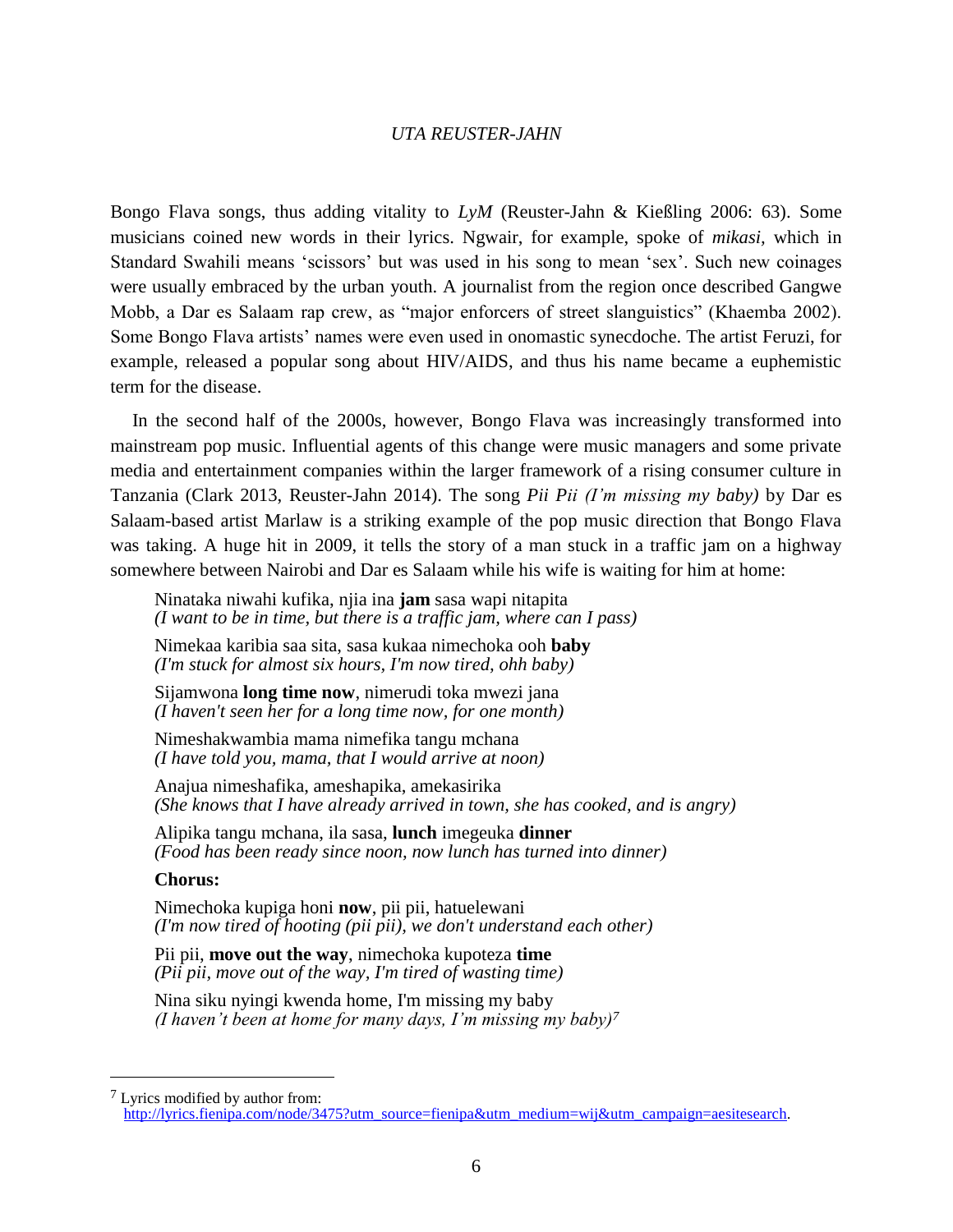Regarding language choice, the song differs from *Mikasi* mainly in that it does not use *LyM*. As in *Mikasi*, however, there is some *Kiswanglish*. The melody is highlighting English words and phrases, such as "home", "time", "highway", "long time now" and "move out the way" (Reuster-Jahn 2012: 162-163). In addition, the song makes use of the English phrase "I'm missing my baby". This is not just code-switching but the use of a formula that stands for a whole modern concept primarily represented in global pop-cultural products. The phrase 'I'm missing my baby' is one of the many formulas used globally to express romantic love. Thus, in using such a formula, artists allude to and quote from internationally known pop songs or even films. Once again, one can see that English is used as a sign of cosmopolitanism providing a link to globally circulating concepts, images and expressions.

The use of English formulas in Bongo Flava has grown considerably since 2009, when Marlaw released his song. As can be seen from the following short list of English formulas used in Bongo Flava songs from 2012, they are characteristic of love songs.

*Will you baby marry me* (artist Rich Mavoko in the song *Marry Me/Follow Me*, 2012) *She's gonna be my wife* (artist MB Dogg in *The Only One*, 2012) *If you don't want me, someone will* (artist Linex in *Aifola*, 2012) *You are my baby* (several songs) *Sweet sixteen* (artist Nako 2 Nako in the song *Sweet Sixteen*, 2011) *You're always on my mind* (artist P.H.D. in *Mombasa Queen*, 2012) *I'm a single boy / single girl* (artist Ali Kiba ft. Lady Jaydee in *Single Boy*, 2012) *Tell me why* (artists Makamua and Chid Benz in *Tell Me Why*, 2012)

Usually, the formulas are placed in the chorus. In the song *Aifola* by Linex (2012), the lyrics in Swahili tell the story of a young man rejected by the girl he loves. The chorus in English summarises the message:

*Baby, I don't wanna waste my time Change how you feel If you don't want me, someone will*

Similarly, in Ben Pol's hit *Number One Fan* (2012) the verses are in Swahili while the chorus summarises the lyrical content in English:

*You're just my number one fan She is the one, and I love her She is everything in my life, my dreams depend on her*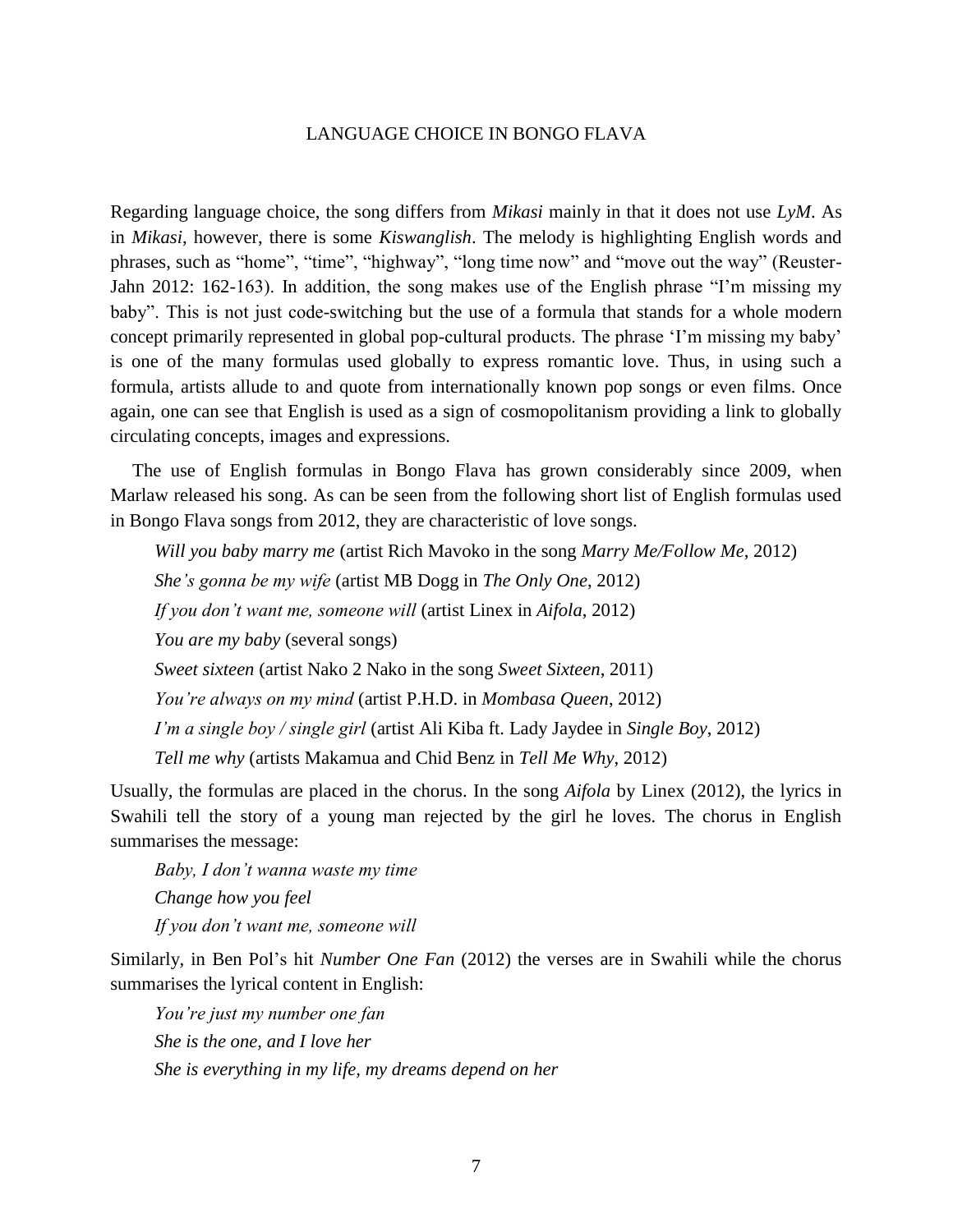In some cases English lines turn up in the middle of the Swahili verses. A pattern is emerging which consists of English choruses and additional word-internal code-switching between Swahili and English in the verses. This is illustrated by the 2012 hit song *Marry Me* by Rich Mavoko:

Walisema penzi limeni**oversize**, siyo kweli *(They said this love is too big for me, it's not true)* Mbona machoni nime**realise**, washafeli […]

*(But I easily realised that they are not right)*

# **Will you baby marry me? Oh baby you marry me**

#### **I think baby you'll marry me, oh baby you marry me**

The ability of Swahili as an agglutinative language to replace Swahili stems by words of foreign origin makes it easy to spice the lyrics with English elements. Thus, Swahili can easily embed English words, and treat them as any Swahili word stem, such as in *nime***realise** which is read as the first person singular, present perfect of the verb 'realise': I have realised. This is characteristic of the *Kiswanglish* speech style. Used in songs, these small bits of English used to embellish the lyrics in Swahili are called *vionjo* ('flavours' or 'tastes'; singular *kionjo*) by the Swahili audience. Consisting of words as well as longer phrases, *vionjo* make songs more attractive and demonstrate that an artist is able to speak English and up-to-date regarding the latest styles. The song *Mombasa Queen* by P.H.D. (2012) is another such example where Swahili is mixed with English in intra-sentential code-switching and where whole English lines are interspersed in the lyrical text. Swahili only slightly outweighs English here, and if we take the repetitions of chorus lines into account, the overall result is balanced:

Usiponipa mapenzi utani**drive crazy** *(If you don't give me love you'll drive me crazy)*

## **When I look into your eyes**

## **Baby you're so sexy**

Usinifanye mimi ku**cry** *(Don't make me cry)*

Utanifanya kuwa chizi *(You'll drive me crazy)*

## **Mombasa Queen, girl you are**

#### **Mombasa Queen, you shine like a star**

Naomba unipende *(I beg you to love me)*

Nakiri uzuri wako siyo na kifani *(I admit that your beauty is without equal)*

**You're always on my mind**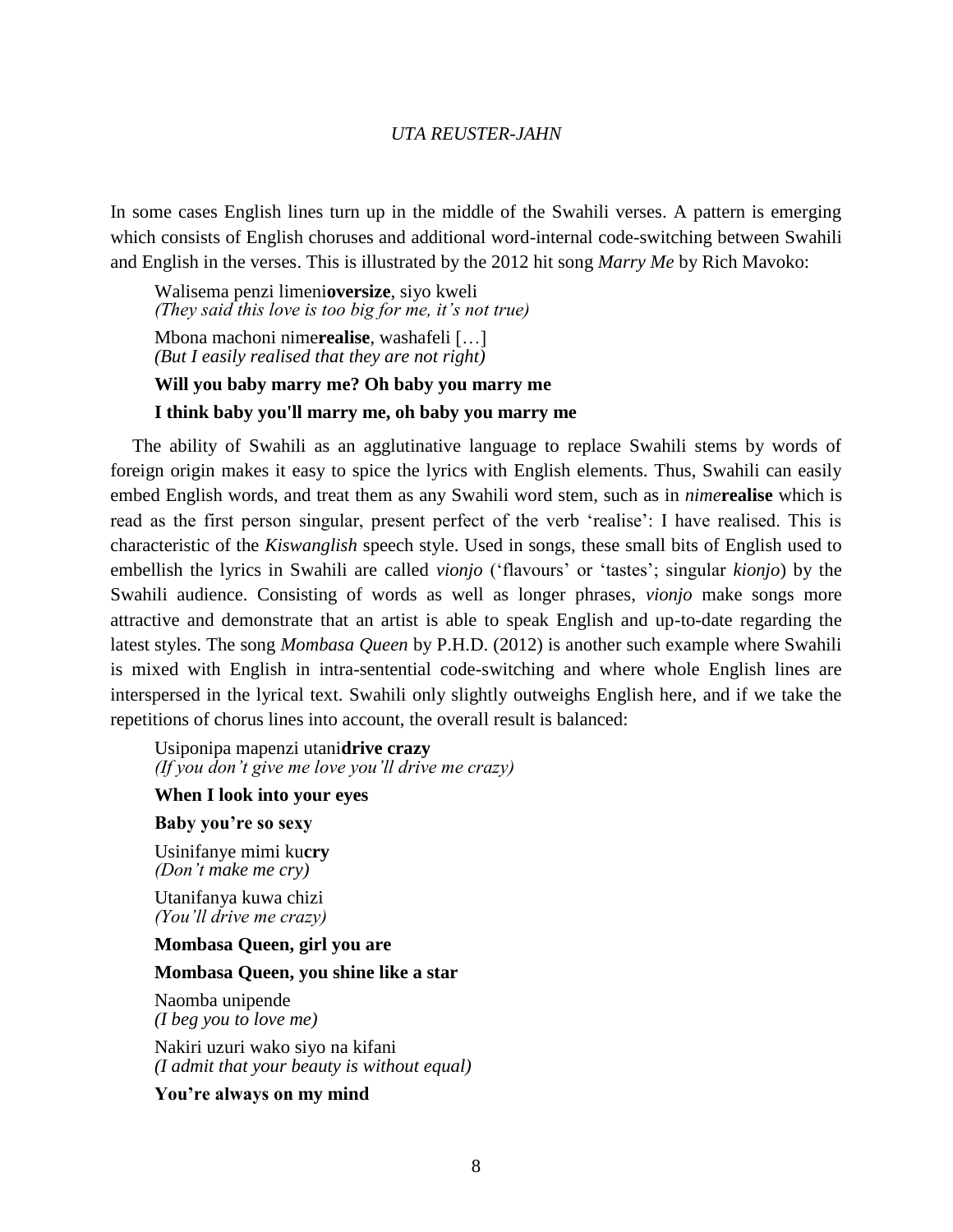Unavyopita **baby** we unang'aa *(As you pass by, baby, you are shining)*

## **The influence of Naijabeats on Bongo Flava**

While code-switching to English is today very hip, it was regarded very critically in previous years. This was a period in which Bongo Flava was strongly associated with the pride of having turned a foreign art form into a local one, as well as using it as a mouthpiece for the urban youths. The audience then would not have welcomed so much English in the song lyrics. In contrast, *Marry Me* and *Mombasa Queen* became hits in 2012. What then facilitated this profound change? The most obvious reason seems to be an increasing participation of Tanzanians in a pan-African and even global culture and economy, first and foremost as consumers, but also as cultural producers. Indeed, wider audiences in Africa have become a realistic possibility through international TV stations such as MTV, DSTV Channel O from South Africa, Black Entertainment Television (B.E.T.) from the U.S., as well as through youtube and social networks such as facebook.

Through these channels, Tanzanians increasingly receive and consume music and music videos from other parts of the world and from other African countries outside East Africa. A start was made with South African music, in particular Kwaito, but now Nigeria is closely following with the new Afrobeats music, an up-tempo fusion of Afrobeat and electronic dance music, which is to a large part in English and Pidgin English.<sup>8</sup> In Tanzania, Afrobeats is referred to as "Naijabeats", a term that is in use since roughly the year 2011, when the Nigerian duo Bracket's hit song *Yori Yori* was immensely popular in the country. <sup>9</sup> Naijabeats songs have become particularly popular as dance songs in clubs and for parties. Their song lyrics range secondary, and many people do not even understand them, as I was told. Because of its popularity in the country, Naijabeats is clearly influencing Bongo Flava since the last few years, resulting in an increased use of English as well as a trend towards faster beats.

The new attitude of cultural producers in Tanzania is more outward looking than ever before. Artists want to demonstrate that they are not confined to their local culture, including the language. This attitude also reflects the growing competency of young Tanzanians in English as well as their desire to demonstrate it to the world. The increased competency in English is due to the parallel system of private primary schools, where English is the medium of instruction. In the government schools, the language of instruction is Swahili, while English is a compulsory subject. Thus, the increase of English in song lyrics implies the ability to compete on an

<sup>&</sup>lt;sup>8</sup> The older genre called Afrobeat emerged in the late 1960s and is closely connected to the Nigerian musician Fela Anikulapo Kuti.

<sup>9</sup> *Naija* is a common *LyM* term for Nigeria.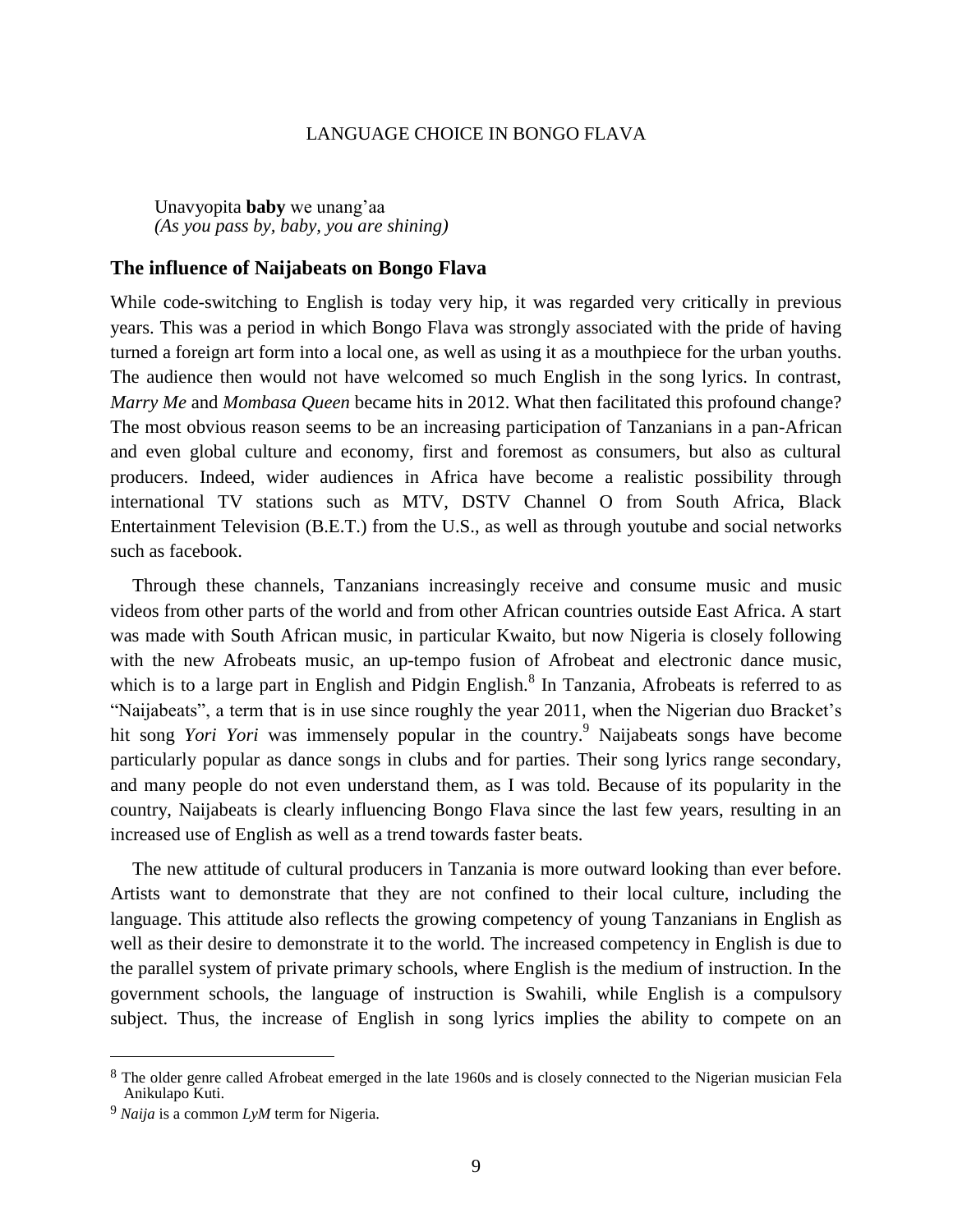international, or at least on a pan-African, level. This does not mean that Swahili has been abandoned. On the contrary, Swahili is still essential to give the songs local flavour. This is important not only for the national audience as a sign of faithfulness to the national culture, but also towards the international audience as a sign of African-ness. The increase of English in Bongo Flava has thus mainly resulted in more bi-lingual song lyrics.

The Bongo Flava artist A.Y. who started his career early in the 1990s has produced a wide range of stylistically different songs, including many club songs. In the song *Party Zone* (ft. Marco Chali, 2012), he uses English *vionjo* in an especially creative way. He combines wordinternal and intra-sentential code-switching, *Kiswanglish,* with whole phrases in English. In addition, the Swahili noun *somo* ('lesson') in the second line is pronounced in an English manner [so<sup>u</sup>mo<sup>u</sup>]. Thus it not only rhymes better with "don't know" in the preceding line, but also gives the Swahili language a special appeal, creating the impression that an English native speaker is talking Swahili.

#### Sikia hii ndio **fact** usi**act like you don't know** *(Listen, this is a fact, don't act as if you don't know)*

**The way you treated me** ulishanipa somo *(The way you treated me, you have already given me a lesson)*

## **Dance tonight, drink tonight, smoke tonight,**

Nijipe raha tu *(Let me just enjoy myself)*

Ni**have fun tonight** *(Let me have fun tonight)*

## **Cruise tonight, blast tonight**

**Stress** zi**goooo** *(Let stress go away)*

Niache ni**enjoy my life** *(Leave me alone, let me enjoy my life)*

Nawe **enjoy ya' life** *(And you, enjoy yours),*

#### **Sleep all day, up all night**

Nishazoea **new life** *(I'm already used to a new life)*

Huna tena nafasi *(There is no room for you any more)*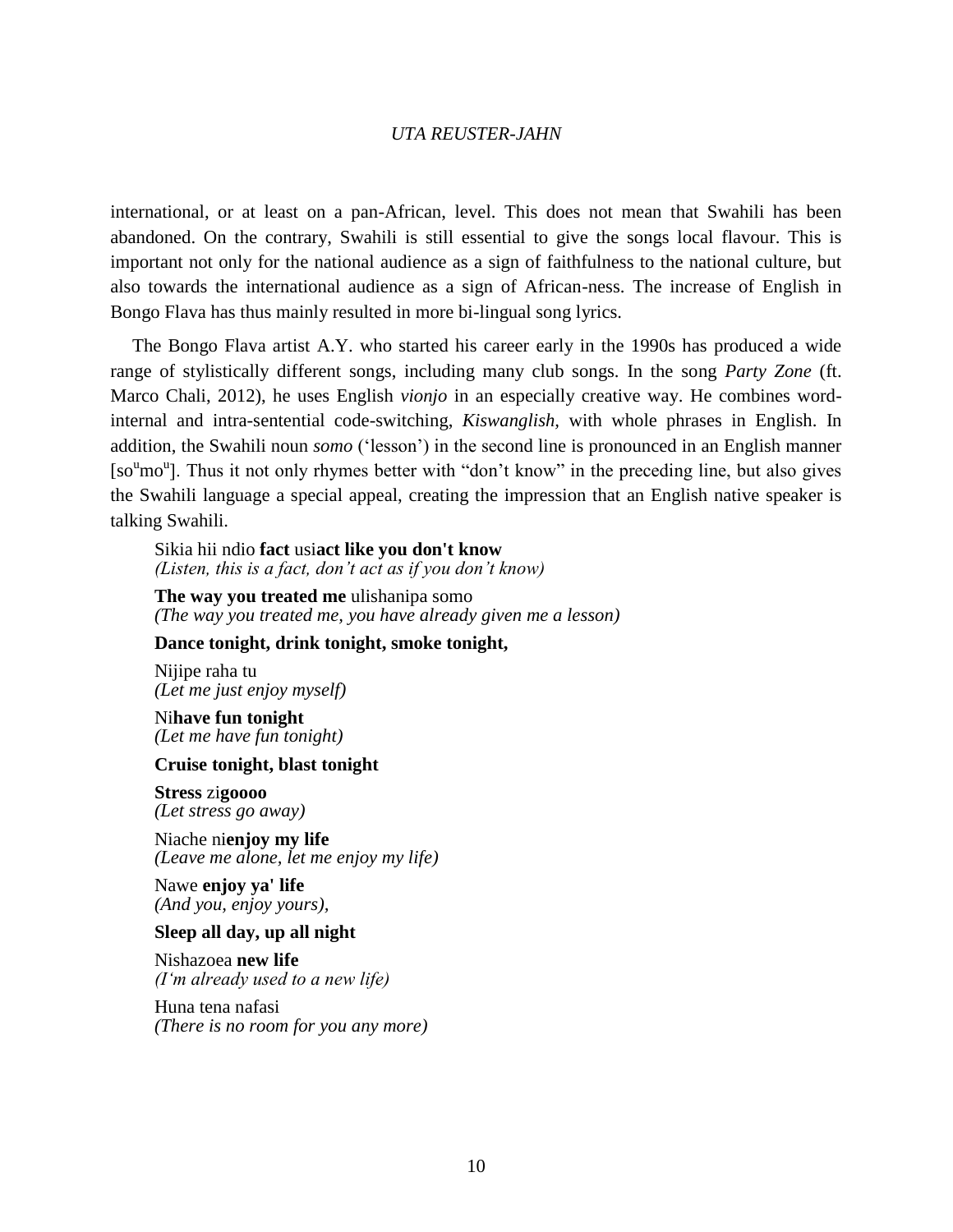Niache ni**enjoy my life** *(Leave me alone, let me enjoy my life)<sup>10</sup>*

As the examples of new songs using a high percentage of English in code-switching show, their content centres on love and club-life. *Party Zone*, for example, is a party song with its video set in a luxury club with beautiful women drinking and dancing. The song has a melancholic undertone when it tells about a man seeing his girlfriend flirting with another man, and the video shows the lonely man trying to forget his problems by dancing, drinking and smoking. This is a great contrast to the party song *Mikasi* from one decade earlier that celebrates collective enjoyment.

## **English as co-language in Bongo Flava songs**

While the matrix language is Swahili in the examples above, the relation between the two languages has become reversed in some recent Bongo Flava songs. Such songs consist of a higher percentage of English than Swahili. Even the habit of giving translations of the English passages is sometimes not observed any more. Thus, in the song *The Only One* by MB Dogg (2012) English has already become the dominant language. The few lines in Swahili are translations of English lines, but a number of English lines remain untranslated:

**Everybody knows me But nobody knows my baby girl I wanna ever want to know My sweet girl** Kila mmoja ananijua mimi (*Everybody knows me*) Ila hamjui **sweet girl**  *(But they don't know the sweet girl)* Nataka wote wamjue yule *(I want all people to know her)*

Anayenipoza moyo *(Who comforts my heart)*

 $\overline{a}$ 

**When I'm with her, I don't feel shy When I touch her body I feel so high She calls my name, Makopa And she says she will die for me The one that satisfies my soul**

 $10$  Lyrics modified by author from: http://www.aytanzania.com/profiles/blogs/partyzone.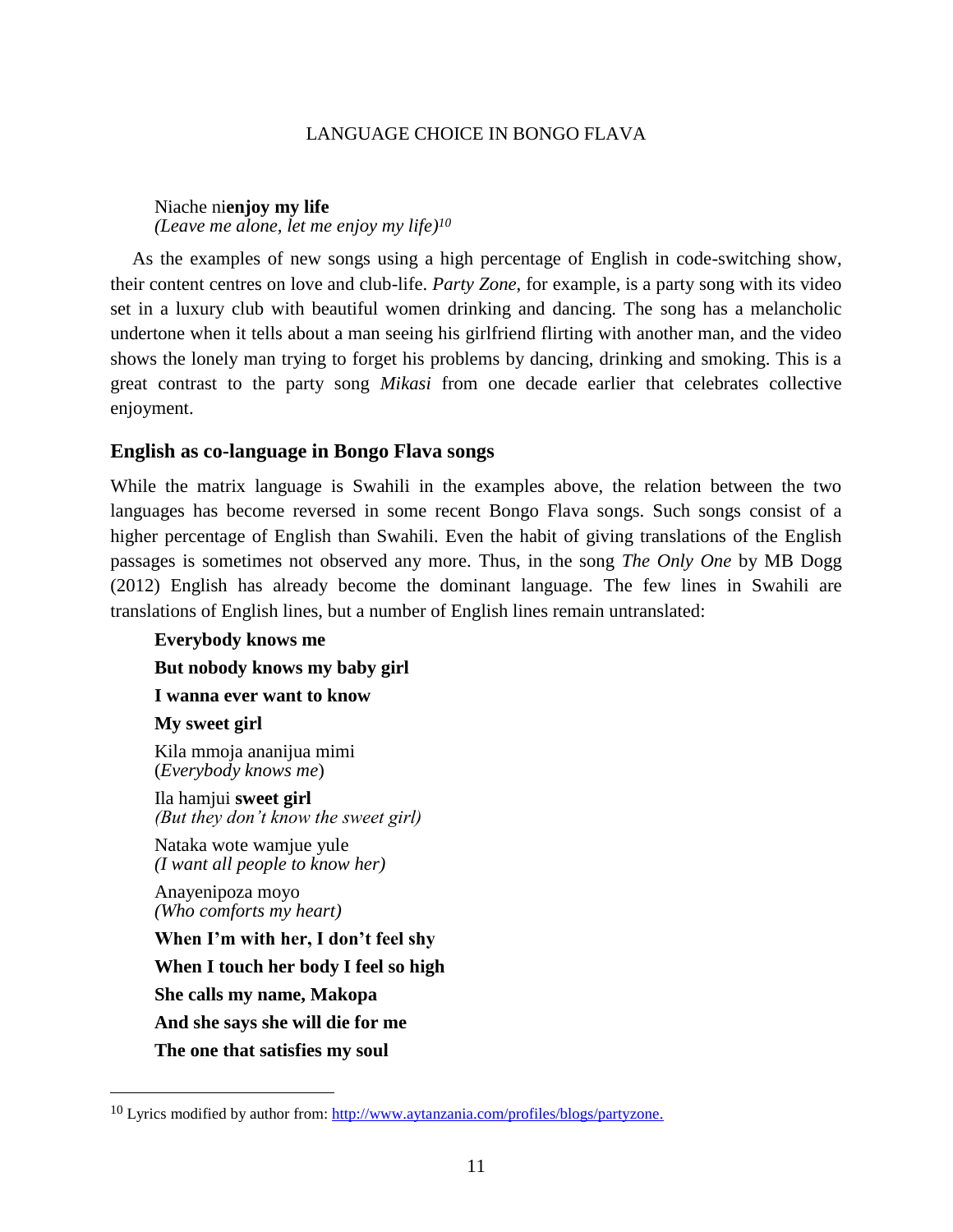## **The one I love so much**

## **The one that's gonna be my wife, the only one**

Those who particularly stand for the trend for increased English and who have initiated it are mainly younger artists, such as Ommy Dimpoz, Gelly wa Rhymes (from Zanzibar), Linex, Ben Pol, C-Pwaa (*Action*, 2010), Rich Mavoko, and P.H.D. (*Mombasa Queen*, 2012). That they have successfully established a broader trend is evident from the fact that even Bongo Flava veterans like Prof. Jay (*Kipi Sijasikia*, 2014) and T.I.D. (*Raha*, 2014) are now bringing out songs that contain some English phrases. The most popular female Bongo Flava artist Lady Jaydee, who usually avoids *Kiswanglish*, reflects in her latest song *Forever* (November 2014) just how strong the trend towards English is. *Forever* contains more English than Swahili. Lady Jaydee switches between whole lines of Swahili and English. Moreover, the song contains a reggae verse sung by the male artist Dabo. This verse is partly in Caribbean-style English and partly in Swahili.

## **For the past seven years you have been my shoulder to cry on**

**But today I'm dedicating this song, it's for you – and only you**

**For you're my sunshine!**

**I want you to know, I will forevereverever love you, never leave you oh**

**Ooh, I will forevereverever love you, I want you to know,**

## **Ooohhh, I will forevereverever love you, never leave you oh**

Haya mapenzi kweli *(This love, really)*

#### **I just can't explain**

Utanielewa vipi *(How will you understand me)*

Moyo wangu wote upo kwako *(My whole heart is with you)*

## **When you're not around, you're not here with me**

## **Oh Baby I can't breathe**

Unapotoka tu, usipokuwepo tu, moyo wangu wakufuata *(When you leave, when you're not here, my heart follows you)*

**Dabo:**

**From the East to the West, believe you are the best,**

**I love the way you move, I be happy when you smile**

**I'm addicted to your love, confused by your love**

## **Me telling that I love you every time of the day**

Twende sasa sote mi na wewe moja kwa moja *(Let's now go together, you and me)*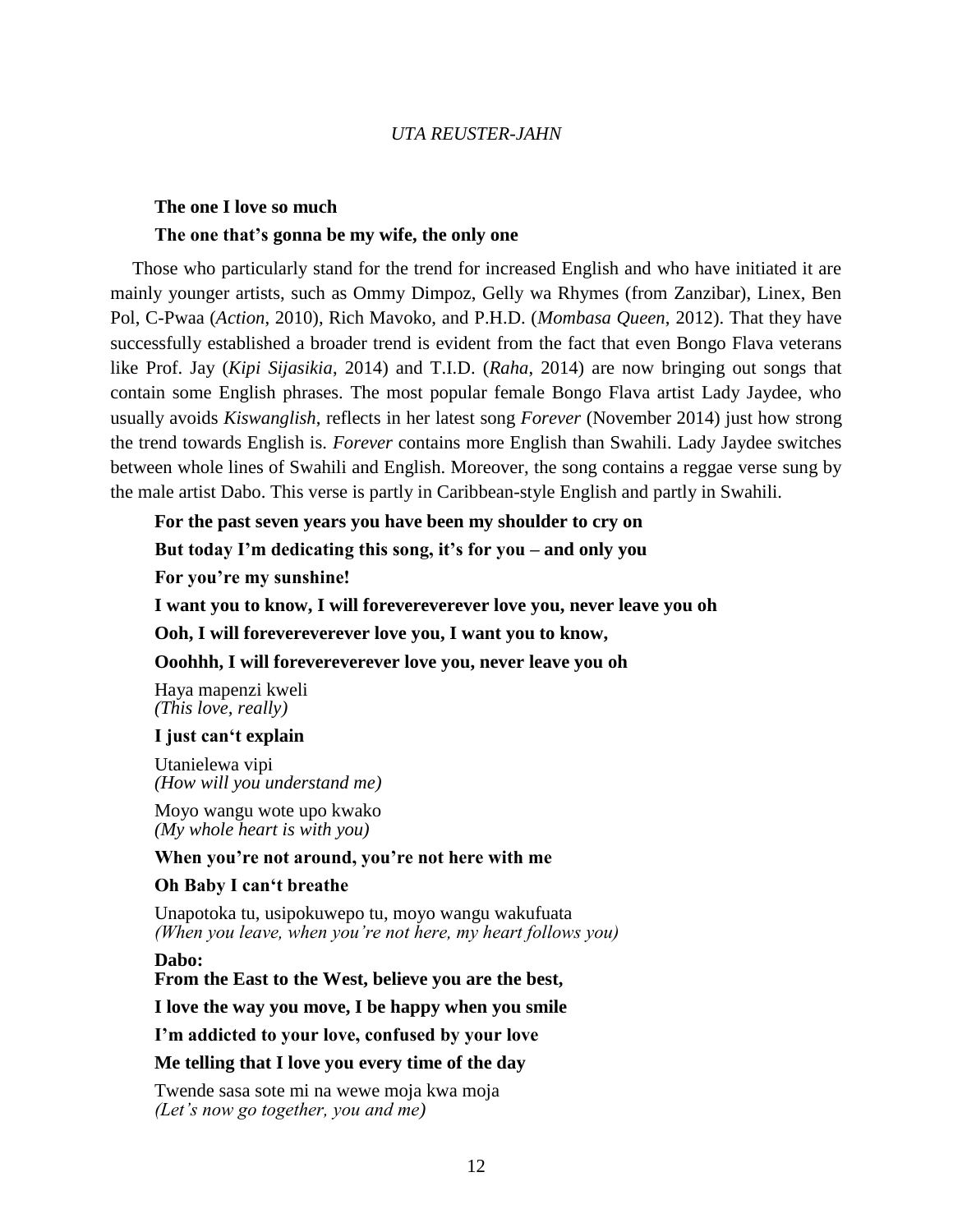Tukabane kichizi mimi na wewe kama **soldier** *(Let's stay firmly together, you and me, like soldiers)*

#### **Love is a gift, never leave it behind**

Upendo ni muungano usioweza kutenganishwa *(Love is a union that can't be separated)*

Wataponda watachoka na wengine kuumiza vichwa *(They'll try to attack us until they get tired)*

Pamoja tupo sote hizi ngazi kuzipandisha *(Together we'll climb up the stairs)*

Kamwe tusikubali ndoto zetu woii *(Let's never give up)*

With *Forever*, Lady Jaydee demonstrated her international ambitions and that she can compete on the national music market with younger artists, who are the main promoters of using English. However, Lady Jaydee illustrates well that the trend towards English must be seen as striving for addition rather than complete replacement. This applies not only to individual songs but also to song repertoires as a whole. Thus, in mid-2013, Lady Jaydee released *Yahaya* (proper name) which is entirely in Swahili targeting a national audience. In the previous year, 2012, she released *Yeye* ('He'), with lines in Swahili, English, Lingala and Luganda, the chorus line saying "will you spend the night with me'. This song clearly aimed at an East African audience.

## **The internationalization of Bongo Flava and the role of artistic collaboration**

Apart from its symbolic meaning, the use of English lyrics in Bongo Flava has also a more direct economic rationale. On the one hand, Tanzanian musicians try to compete with Naijabeats on the national market. Thus, the craze for Naijabeats in the last few years has influenced Tanzanian music producers who are now trying to adapt their own music accordingly. On the other hand, Bongo Flava artists feel encouraged by the international success of Naijabeats to also target a regional and even international audience.

Stories of the international success of Nigerian artists such as P-Square and D'Banj, who landed hits on European and U.S. American markets, have fuelled Tanzanian artists' dreams of entering international markets both within and outside of Africa. The Nigerian musician D'Banj in particular is pursuing the goal of opening up the African music market to international labels. After his song *Oliver Twist* succeeded in European and U.S. charts in 2012, he was signed to the U.S. American label Def Jam in the same year. As he revealed in an interview with the journalist Ayeni Adekunle, his project is to develop the pan-African music market in partnership with international companies:

I've made them realize how much they were losing in the African region. Over 150m Nigerians, over 800m Africans. 2% of that is 8.5m. They were not making anything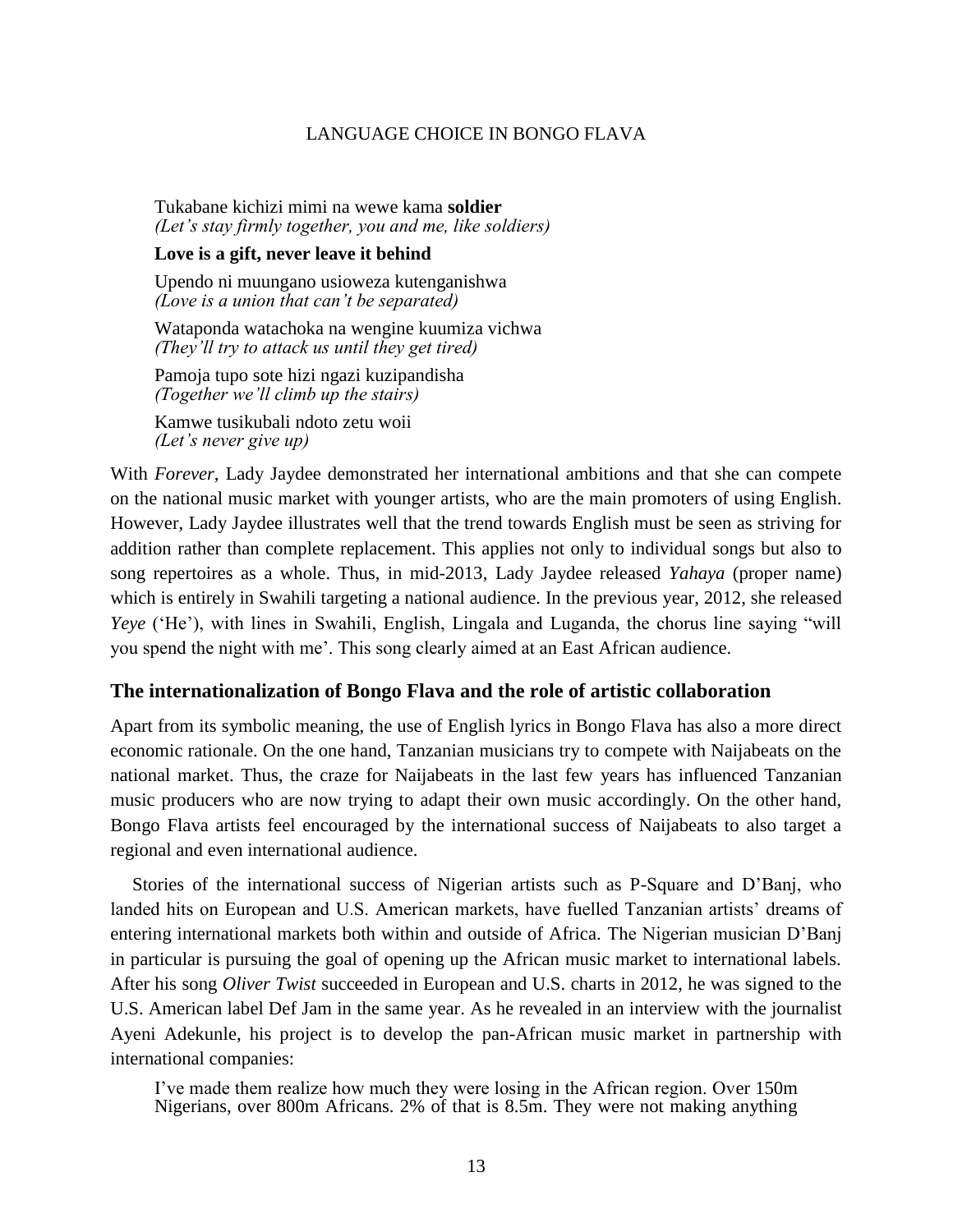except from S.A, which has been the U.S. of Africa. So we will be launching this label in Ghana, in partnership with Vodafone, launching in Nigeria in partnership with MTN. Def Jam Africa will be up soon; Kenya, S.A. and North Africa will follow. (D'Banj quoted in Adekunle 2012)

In Tanzania, Nigerian music became particularly popular in 2006 with the song *African Queen* by the artist 2Face Idibia, and it was noted that this artist won numerous prestigious international awards, such as the MTV Africa Music Award, Black Entertainment Television Award, and Channel O Music Video Award, The success of D'Banj's 2012 single *Oliver Twist* on the U.S. and European charts was closely tracked by Tanzanian musicians and studio producers and stoked their ambitions of achieving international success for Tanzanian songs. This was intensified when D'Banj won many awards for the song and its video. Other internationally successful Nigerian Afrobeats musicians popular in Tanzania are the duos P-Square (*Temptation*, 2005) and Bracket (*Yori Yori*, 2010; *Yori Yori Remix* featuring P-Square 2011), and the solo artist Davido (*Skelewu*, 2013). In Tanzania, their songs are currently very popular in clubs, especially during the hot phase after midnight, as people love to dance to their beats. But Afrobeats has got international recognition as well, particularly in the U.K. where it is currently in demand in clubs and on radios (Hancox 2012, Dotiwala 2014).

The success of Afrobeats or Naijabeats in Tanzania is also affecting Tanzanian music culture through musical collaboration. A "collabo" with an internationally successful artist is a way to participate in the respective musician's market. In Tanzania, one of the pioneers of international collaboration is the artist A.Y. who in an interview with the BBC in London has compared collaborations to a "barter trade" in which the two sides "exchange fans" (A.Y. 2013). After a number of collaborations with East African artists from Kenya and Uganda, he ventured in early 2008 beyond East Africa, producing the song *Freeze* together with the Nigerian duo P-Square. In that song, P-Square use English, while A.Y. inserts some Swahili in his mostly English verse. Swahili here has become reduced to a small yet important mark of A.Y.'s Tanzanian identity. In addition, the artist proudly refers to his East African and Tanzanian origin (lines underscored).

#### **Chorus:**

**Ikibidi hata wote tuwe** high, freeze *(If necessary, we all can be high, freeze)* P-Square alongside A.Y, freeze Let's party put your hands in the sky, freeze Here we go, freeze, once more, freeze **A.Y.: Sishuki** chart **kama** jeans, trick **huwezi hisi**,

*(I don't descend in the charts like jeans, you can't realise the trick)*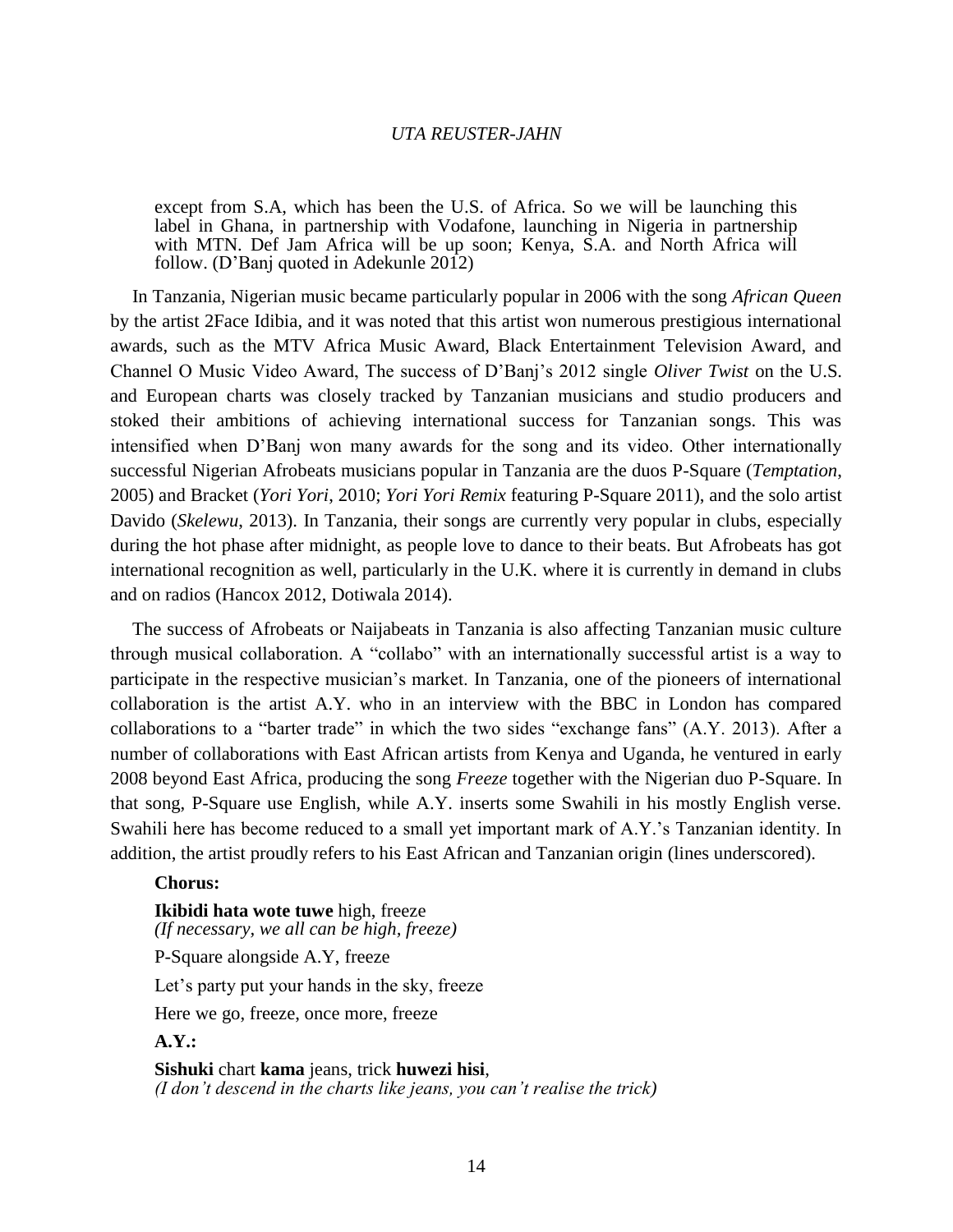#### **Masafa ya mbali kama blog ya Michuzi**

*(My fame has reached distant places like Michuzi blog11)*

So everybody clap,

Nobody can't stop, from the bottom to the top

From the East to the West Africa

We made up all ma' fellaz,

Go down shake your wings **nikubali** (Go down shake your wings to impress me)

A.Y., let me freeze

Attention, sit back let me do

My things am from Tanzania eeh!

Tension! I, I know what you like

All my girls, tik tak, tik, tak, tik tak<sup>12</sup>

P-Square's verse in English deals directly with the collaboration between them and A.Y., depicting it as a strategy to increase the fame of both parties:

Oh no! This is serious,

But don't be scared of us,

Coz we are not dangerous,

From Nigeria so notorious

Here goes one and two to buckle my shoe,

This is how we living and doing the things we do,

Peter and Paul No. 1 not be two in Africa,

A.Y. coming from East Africa,

We control it, coz if you do me do me roll it eeh!

But in case you don't know this eeh!

You go notice, eeh!

Attention, collaboration,

Now we are the centre of attraction,

Making all the hits all over nations,

You go notice, eeeh!

<sup>11</sup> A weblog and discussion forum in Tanzania by Issa Michuzi, which is popular in Tanzania and with Tanzanians in the diaspora (http://issamichuzi.blogspot.de/)

<sup>12</sup> Lyrics from: http://koralyrics.com/text.aspx?id=519; Swahili elements in bold characters.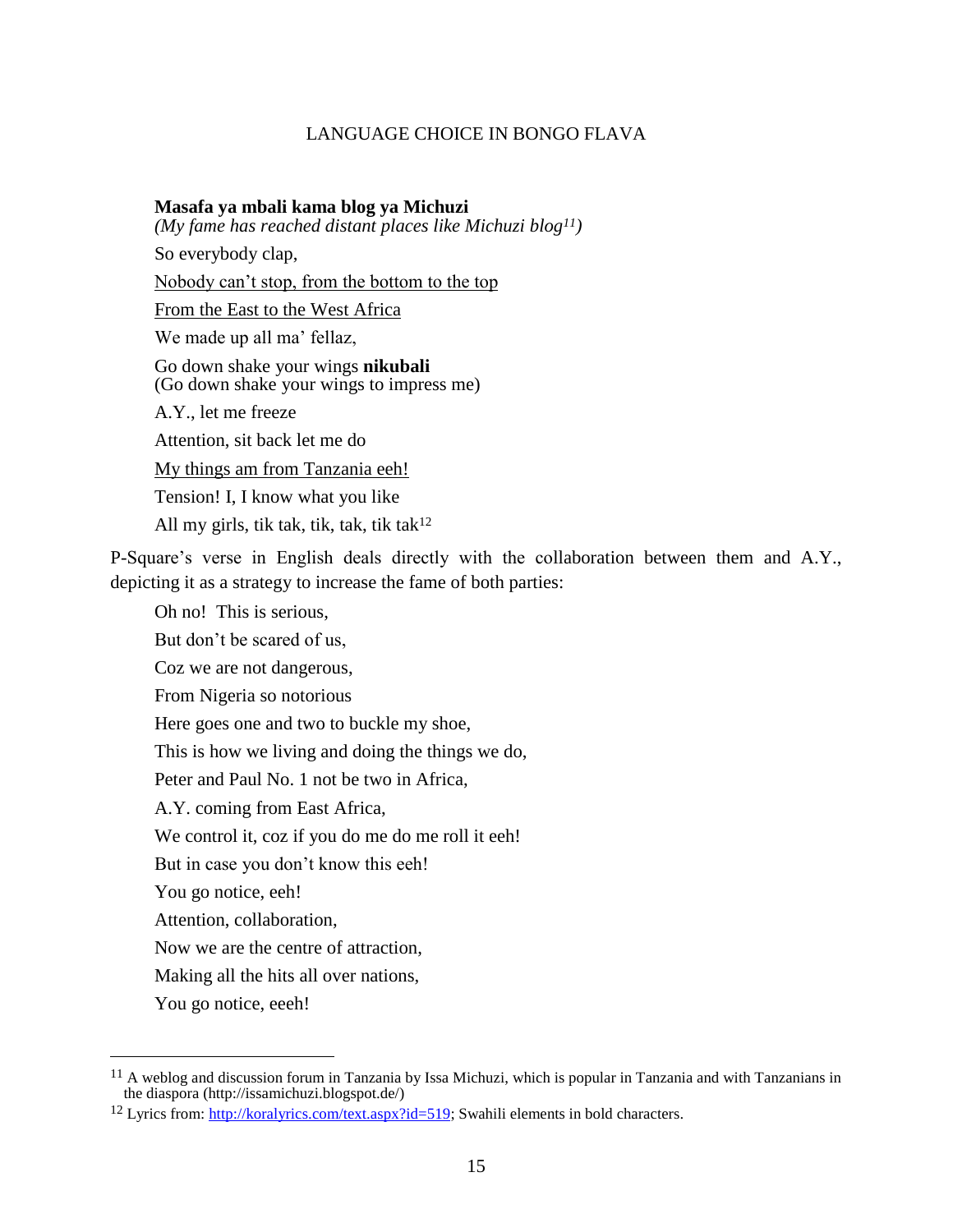Collaboration projects also aim at audiences beyond Africa. A.Y. has already collaborated with the Jamaican singer Ms. Triniti in the song *Good Look* (2011) and with Sean Kingston and Ms. Triniti in *Touch Me* (2014), which both are similar to *Freeze* in terms of language choice, with much English and little Swahili. In a 2009 interview with Irene Sporah Njau in her *Sporah Show* at Black Entertainment Television, A.Y. and his colleague MwanaFA were asked about the languages they choose for their songs when aiming at international markets. MwanaFA, whose real name is Hamis Mwinjuma, explained that:

We conquered home and we are trying to reach other people as well who don't understand our language and stuff. So that we'll penetrate in their market through their own language and attract them to our own. (Mwinjuma 2009)

While MwanaFA did not explain in more detail how he would attract Anglophone audiences to Swahili lyrics, his statement about the use of English was programmatic. When A.Y. collaborated with U.S. artists Romeo and Lamyia in the song *Speak to Ya Body*, he did not use Swahili.

Diamond Platnumz, who currently is the biggest Bongo Flava star in Tanzania and beyond has also ventured into collaboration with Nigerian artists. He made his breakthrough in Tanzania in 2010 with *Mbagala*, a song about an indigent guy from Mbagala, a poor neighbourhood in Dar es Salaam. This song, as well as most of those which followed, was in Swahili. Since then, Diamond Platnumz has risen to international fame, particularly in Africa, and thus has become a model for many Tanzanian artists. His song *Number One* (2013), whose chorus is in English, became a hit all over Africa. Due to this song, Diamond was nominated for several highly prestigious prizes in 2014, such as the MTV Africa Music Award and the MTV Europe Music Award, and won the Channel O Music Video Award. The verses of *Number One* are in Swahili while the chorus is in English.

Kwanza mapenzi safari *(Firstly, love is a journey)*

Ujana ni maji ya moto walinenaga zamani *(In the olden days, they said youth is hot wate)*

Pili tumetoka mbali kwa matatizo *(Secondly, we have come a long way)*

Changamoto tu visa visa fulani *(Through problems and various troubles)*

Tatu kidonda chako kwangu maradhii *(Thirdly, what for you is a wound for me is illness)*

Ma tu usononekapo kwangu simanzi *(Ma, when you are not satisfied, I feel grief)*

Kwa mahaba ulionipa nimenogewa *(The love you gave me makes me wanting more)*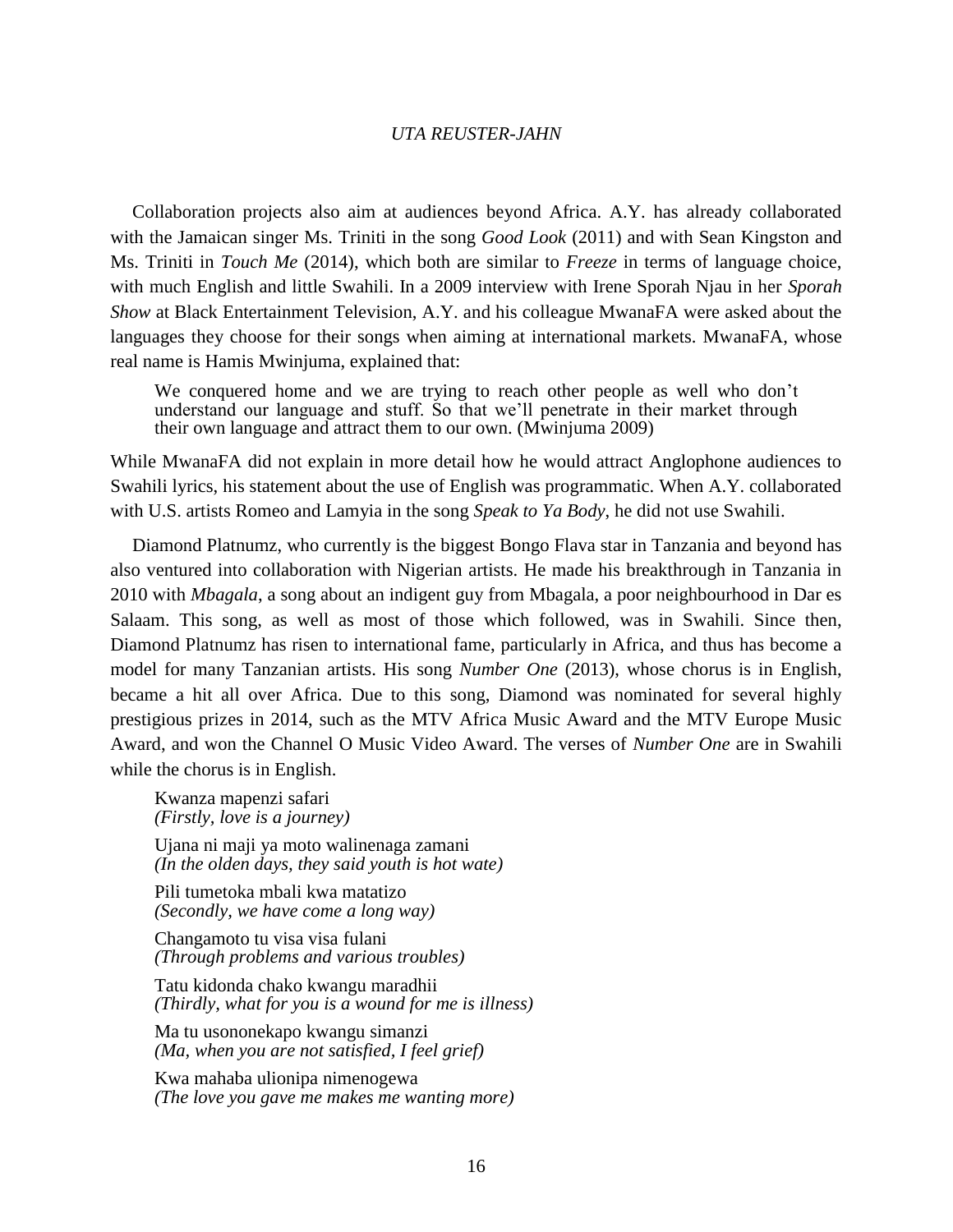Vurugu patashika ahh punguza kidogo*! (Please reduce the chaos)*

Na mengine kadhalika mtoto si unanielewa! *(And the other things, I think you understand me)*

Hapo hapo uliposhika *(Here where you have touched)*

Ukiongeza kidogooo!! mmmh mwenzako ntaumia!*<sup>13</sup> (If you add a little bit, mmmh, it will be too much)*

**You are my number one**

**My sweety sweety number one**

**My baby oooh you are my number one**

**My Darling, my number one**

Roho yangu mama, **my number one** *(My soul, mama, my number one)*

### **Now show me how they do ngololoooo aah ngololo aah ngololo**

#### **Oooh baby show me how you do ngololo**

The song's success paved the way for a remix version in collaboration with the Nigerian music star Davido. *Number One Remix* was produced in 2014 and became a hit across Africa. Interestingly, Davido in his verse sang two lines in Swahili, which Diamond had taught him in the studio in Dar es Salaam, as can be watched in the video from the studio session (http://suruleretv.com/2014/03/31/video-diamond-platnumz-ft-davido-number-one-remix-studiosession-b-t-s/). This can be interpreted as homage to Swahili by Davido and gives this language special prestige. Davido uses Swahili here as a *kionjo*, a decorative element that nevertheless is an important mark of African identity. As such, it is complementary to the use of English *vionjo* in Swahili song lyrics in Tanzania. In the following lyrics of Davido's verse, the Swahili words are in bold characters.

Your body de shake, my money de wait for you baby,

No more time de waste, make you go de place,

For real, oh sweety,

 $\overline{a}$ 

**Tupate na ubaridi kidogo**, *(Let's get a little refreshment)*

**Kwa mama ukale ugali wa mwogo**, *(and you can eat ugali<sup>14</sup> made from cassava flour at my mother's place)*

Baby we can do it your way,

<sup>&</sup>lt;sup>13</sup> This verse uses *lugha ya kitandani* ('language from in the bed') which is full of indirect sexual allusions.

<sup>&</sup>lt;sup>14</sup> *ugali* is the staple food in Tanzania, a stiff porridge made from maize-, millet-, or cassava-flour.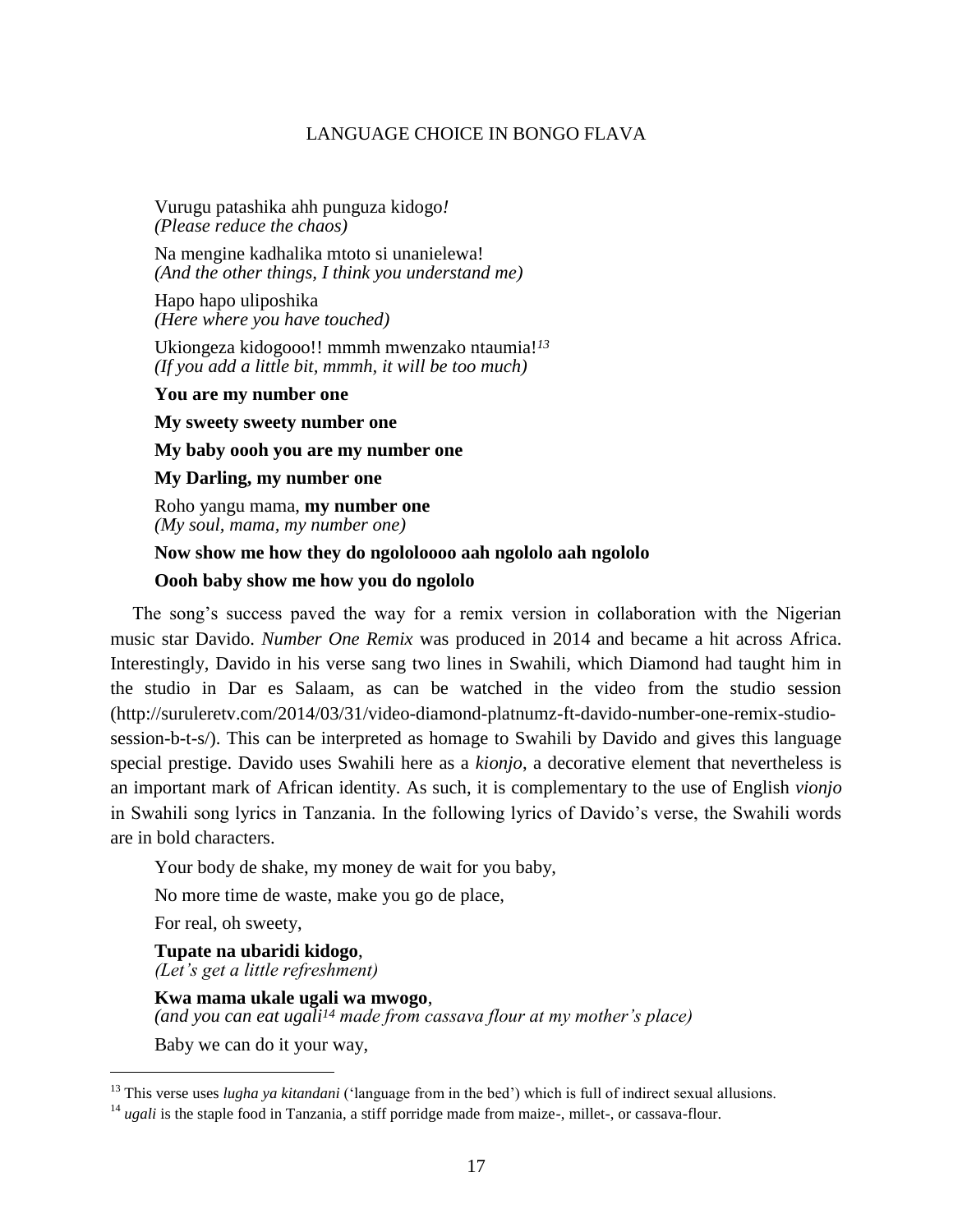Anything you want it's okay, Tanzania to Lagos, I go make you famous Even if they mad at us

Similar to P-Square's verse in the collaboration with A.Y., Davido refers to the greater chances for success that result from a collaboration between artists from West and East Africa. This was also expressed by Diamond in an instagram message, when he said that

Hivi karibuni nilipata fursa ya kuonana na mwanamziki mkubwa kabisa Afrika na anaeliwakilisha vyema kabisa bara letu la Afrika kimziki, namzungumzia Davido,kila mtu anafaham uwezo mkubwa alio nao linapokuja swala la mziki,na katika kutafuta namna ya kuwapatieni taste tofauti mashabiki zangu na zaid kukuza mziki wetu wa Tanzania..tulikubaliana mimi na Davido Tutengeze number one remix yenye vionjo vya Skelewu na ngololo […]. *15*

*Recently I had the opportunity to meet the biggest music star in Africa who is representing our African continent very well with regard to music … I'm talking about Davido, everybody knows his great musical ability, and when I was looking for something to bring you a different taste and above all to expand our Tanzanian music, me and Davido agreed to produce a number one remix with vionjo from Skelewu and ngololo […].*

In such collaborative projects, English is indispensable as a business language. This also applies to Diamond's video productions in Nairobi and South Africa. Diamond has done well in giving some interviews in English. This evokes comparison with the late Steven Kanumba, Tanzanian actor and national super star, who in 2009 publicly failed speaking English when he was a celebrity guest at the Big Brother Africa show in South Africa. This was taken as an act of putting shame on the nation and led to a temporary fall of the star (Böhme 2014). Obviously, since then times have changed profoundly.

After the success of *Number One* in countries such as South Africa, Nigeria, Ghana, Côte d'Ivoire and Cameroon, Diamond produced another song, *Bum Bum* ('Buttocks, Buttocks', 2014), in collaboration with the Nigerian artist Iyanya. This song is very similar to original Naijabeats, and in fact could be called the first Tanzanian Naijabeats song. *Bum Bum* is faster than usual Bongo Flava and it does not contain any Swahili. The song is in English but due to acoustic distortion the song text is hardly intelligible, apart from some phrases such as "shake your bum bum", "the way you shake you drive me crazy", "I like the way you put up your breasts" and "beautiful eyes". It is a song with a highly erotic character to dance to in clubs and at parties. For the present, *Bum Bum* clearly is the epitome of Tanzanian Naijabeats.

However, Diamond's success on the African market does not mean that in future he will only produce songs in the Naijabeats style. He has publicly acknowledged that the national and the

<sup>15</sup> http://hotlinktz.blogspot.de/2013/10/picha-diamond-akiwa-studio-na-davido.html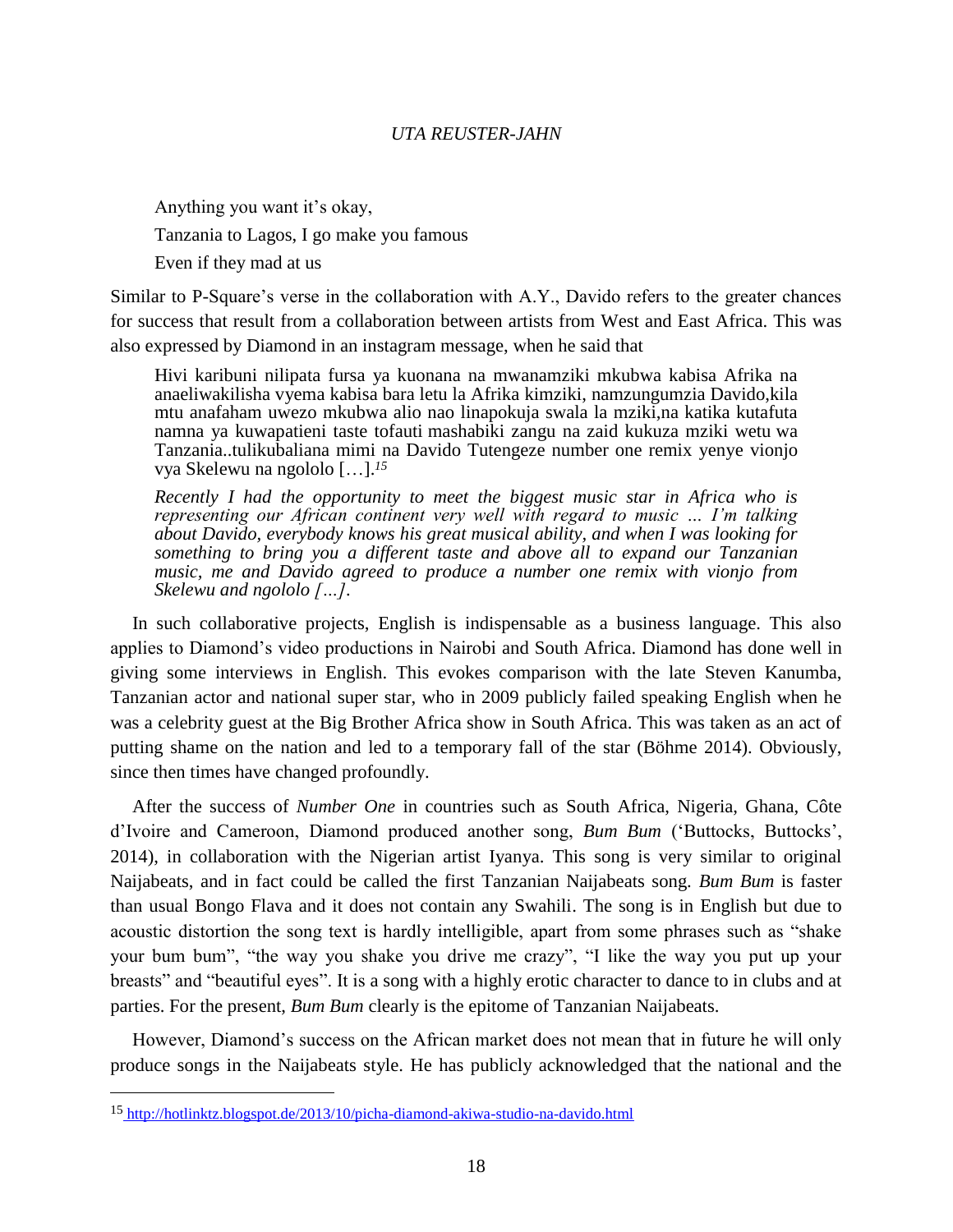international market are two different things, and that he will continue to produce songs for both markets (Diamond 2014a). Thus, he will follow the well-tried mixing strategy, with songs in Naijabeats style using mostly English and with Tanzanian Bongo Flava songs using Swahili with or without some English.

## **Conclusion**

Practices of language choice in popular music are "functions of explicit and implicit language ideologies that underlie social life" (Perullo & Fenn 2003: 20). The growing choice of English for Bongo Flava song lyrics certainly reflects the growing prestige of English in Tanzania since the end of state socialism. This is related to socio-economic factors and also corresponds with the growing English competency in Tanzania, which is mainly due to the mushrooming of private primary schools in urban spaces in which English is the language of instruction. In addition, the number of secondary schools has greatly increased since the late 1990s. Thus, the language situation has changed since the times when hip-hop in Tanzania was Swahilised. The increased use of English in song lyrics reflects its prestige as well as the growing confidence of musicians in using it. Artists also project urban and cosmopolitan identities through the use of English. Moreover, it is an expression of artists' desire to be heard outside the country. This is reflected in a broad range of code-switching. This starts with the insertion of English words and phrases into otherwise Swahili lyrics in a speech style called *Kiswanglish*, with a mainly emblematic function as a marker of a cosmopolitan identity. The percentage of English in songs becomes higher when whole English formulas are used, mainly in chorus lines. The use of *Kiswanglish* as well as that of English formulas is seen as *vionjo*, some added flavour that increases a song's appeal. Most recently, however, artists sing whole passages in English, in chorus lines as well as in verses, with or without repetition in Swahili. In some cases, English has even become the matrix language with only some inserted Swahili. In at least one song, *Bum Bum* by Diamond Platnumz, no Swahili is used at all. In sum, there is thus a clear tendency towards a strong comeback of English in Bongo Flava after a period when the use of Swahili was the order of the day.

An important reason for this process is the trade liberalization since the late 1980s, which has changed the country's economic orientation from inward looking to outward looking, that is, seeking commercial and business contacts as well as international dealings outside the country. This has indirectly favoured the use of English and positive attitudes towards it (Batibo 1992). In this context, the use of English phrases interspersed in Swahili lyrics is used as a strategy to reach wider markets; these often simple formulaic phrases summarise the lyrical content for audiences with limited knowledge of Swahili. On the one hand, TV stations such as EATV, Channel O, MTV and B.E.T. have created large media networks through which Tanzanian music is able to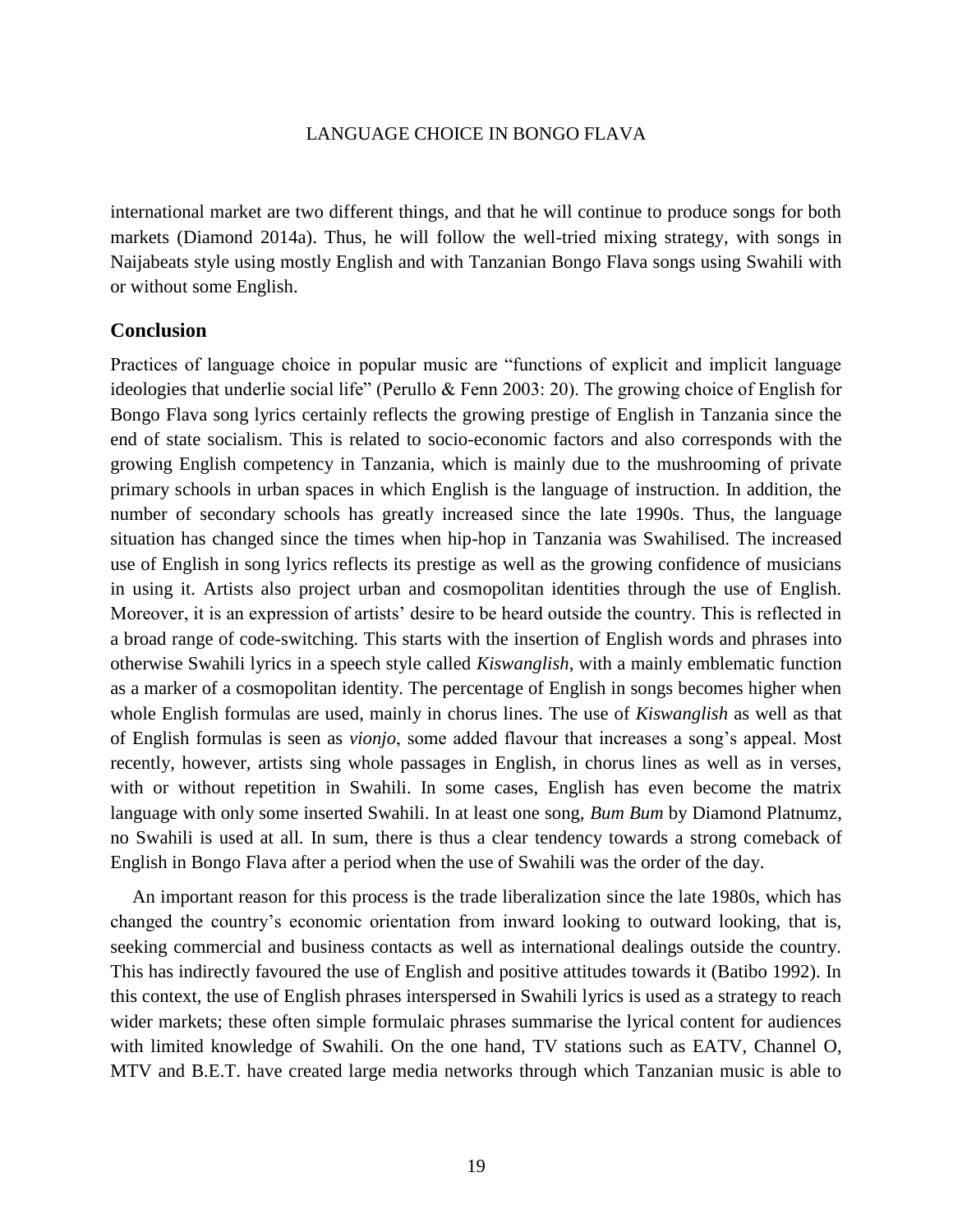reach other countries, especially in Africa. On the other, these media networks make music from the outside accessible to many Tanzanians.

Since roughly the year 2012, Bongo Flava has been strongly influenced by a music style that originated in Nigeria in the early 2000s combining Congolese rumba, hip-hop and dancehall. This music has become internationally prominent under the name Afrobeats. Afrobeats has its origin in *African Queen* by Nigerian artist 2Face Idibia in 2004, and as a genre has developed further in the direction of up-tempo songs in recent years. In 2012, Afrobeats gained recognition outside Africa, when the song *Oliver Twist* by Nigerian artist D'Banj entered the top ten in UK music charts. This has caused an upsurge of its popularity in Tanzania where the genre is known as Naijabeats. As a result, Bongo Flava artists have started to produce songs that are modelled after Naijabeats, which prominently includes the use of English. As has been shown in this study, the amount and "dosage" of English lyrics varies from one artist to the other, but there is almost none who has not been affected in his language choice. This development goes hand in hand with increasing commercialisation of music in Tanzania. Interestingly, the famous Bongo Flava artists A.Y. and Diamond both stated proudly in internationally broadcasted interviews that for them music is "business" (A.Y. 2013) or "*biashara*" respectively (Diamond 2014b), and that this attitude is in fact the secret to their success. This differs substantially from the spirit of early Bongo Flava, when a song's message and social commentary was seen as the music's primary objective. Such songs have now become marginalized as they do not attract resourceful promoters. Many of the new songs are certainly not comprehensible for many Tanzanians, and in the case of club songs they put no emphasis on thoughtful lyrics at all. Instead, artists increasingly revert to the use of some key words and globally known formulas such as "you are always on my mind", "I will forever love you", and "you're my number one". This reflects also that the new songs centre on love.

Artists, however, do not completely replace Swahili with English lyrics. Rather, one could speak of English lyrics as complementary, embellishing Swahili lyrics with recognisable, easy to memorise English phrases which presumably add the flair of worldliness. The few who rely more on English rather than Swahili lyrics ensure that their repertoire includes songs of different styles, and of different language use in order to reach broad audiences. Indeed, I argue that Swahili as the Tanzanian national language is still essential for Tanzanian artists if they want to be fully accepted by Tanzanian audiences. The main question therefore becomes whether Swahili will remain the uncontested matrix language or whether this role will be taken over by English. Some recent songs indicate that the latter development is feasible. On the other hand, Bongo Flava comprises of different styles of music including rap music for which Swahili is essential for talking about resonating social and political themes in songs. This is the reason why Swahili still predominates in rap songs, although the use of *Kiswanglish*, as part of urban youth language is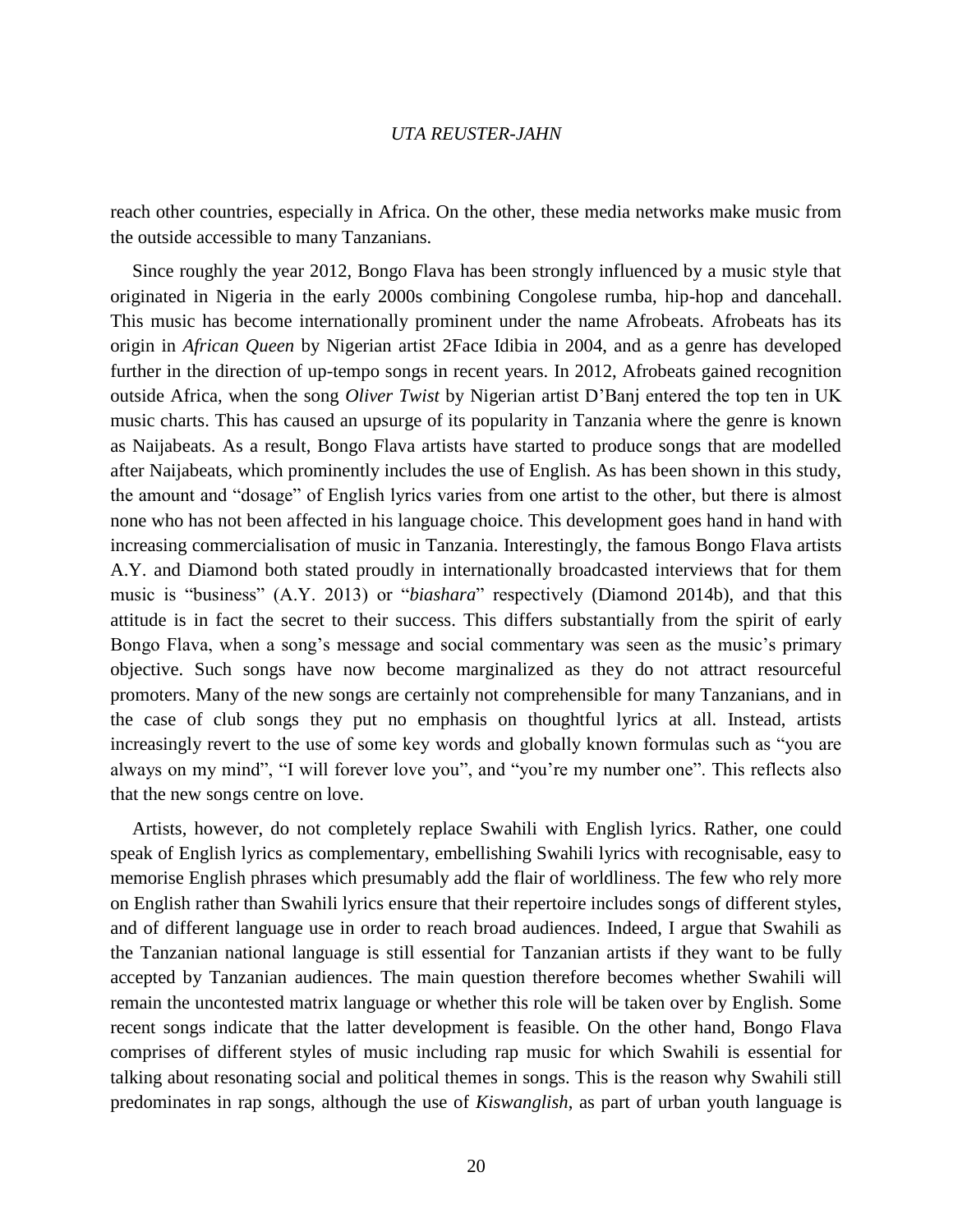also common practice in that genre. Other styles such as zouk and *mchiriku* are even more closely tied to the use of Swahili. Thus, the comeback of English is not a reversal of the initial Swahilization of hip-hop which brought about Bongo Flava. For now, the two languages are mostly used in an additive manner further expressing the aim of Bongo Flava artists to participate and compete in an African, if not international music market.

#### **References**

- Adekunle, Ayeni. 2012. World exclusive: 'How Don Jazzy betrayed me' D'banj. *Nigerian Entertainment Today*, 23/04/2012. URL: <http://thenetng.com/2012/04/world-exclusive-> ['how-don-jazzy-betrayed-me'-dbanj/](http://thenetng.com/2012/04/world-exclusive-) (last visited 10-02-2013)
- Anchimbe, Eric. 2007. Introduction. Multilingualism, Postcolonialism and Linguistic Identity: Towards a New vision of Postcolonial Spaces. *Linguistic Identity in Postcolonial Multilingual Spaces*, ed. by Eric Anchimbe. Newcastle: Cambridge Scholars Publishing, pp. 1-21.
- A.Y. (Ambwene Yesaya). 2013. Interview with the BBC "focus on Africa", 14.6.2013. [https://www.youtube.com/watch?v=C30zXt\\_ScAc](https://www.youtube.com/watch?v=C30zXt_ScAc) (last visited 21-12-2014)
- Batibo, H.M. 1992. The Fate of Ethnic Languages in Tanzania. *Language Death: Factual and Theoretical Explorations, with Special Reference to East Africa*, ed. by Matthias Brenzinger. Berlin: Mouton de Gruyter. pp. 85-98.
- Böhme, Claudia. 2014. The Rise and Fall of a Tanzanian Movie Star: The Case of Steven Kanumba. *Bongo Media Worlds. Producing and Consuming Popular Culture in Dar es Salaam*, ed. by Matthias Krings & Uta Reuster-Jahn. Köln: Köppe. pp. 185-210.
- Clark, Msia Kibona. 2013. The Struggle for Hip Hop Authenticity and Against Commercialisation in Tanzania. *Journal of Pan African Studies* 6,3: 5-21.
- Diamond Platnumz. 2014a. Exclusive Interview Na Diamond Baada Ya Tuzo Za Mtv Africa 2014. WhatsKiking Tv, Sammisago.com. [https://www.youtube.com/watch?v=AXy\\_GvjvzAM](https://www.youtube.com/watch?v=AXy_GvjvzAM) (last visited 11-12-2014)
- Diamond Platnumz. 2014b. Interview at the Sporah Show, 4.11.2014. [https://www.youtube.com/watch?v=n\\_N1D6knj-0](https://www.youtube.com/watch?v=n_N1D6knj-0) (last visited 11-12-2014)
- Dotiwala, Jasmine. 2014. Afrobeats Continues to Fly High with Top International Collaborations, Inc Alexandra Burke. *Huffington Post,* 21.8.2014. [http://www.huffingtonpost.co.uk/jasmine-dotiwala/afrobeats-continues-to](http://www.huffingtonpost.co.uk/jasmine-dotiwala/afrobeats-continues-to-fly_b_5697456.html)fly b  $5697456.html$  (last visited 12-12-2014).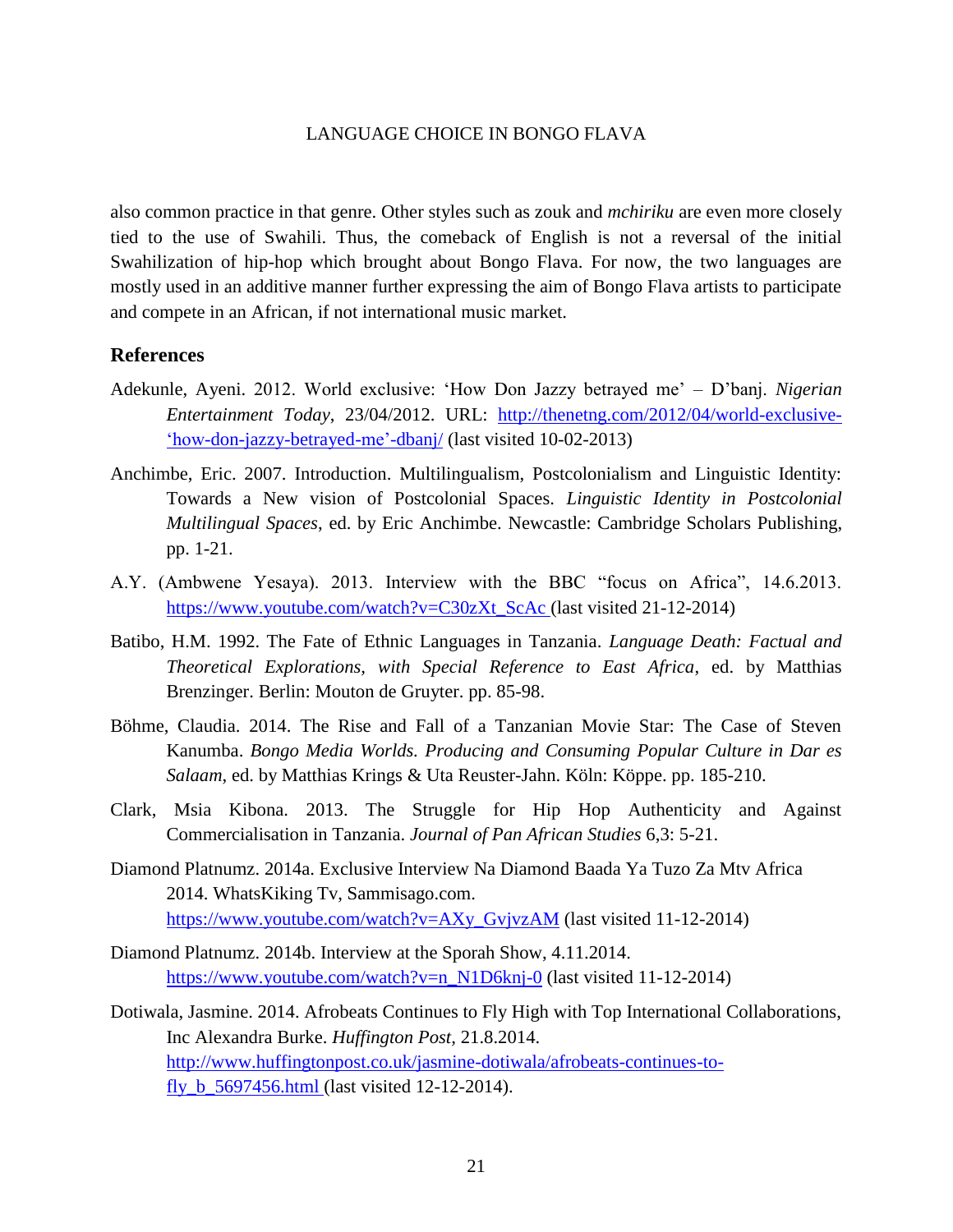- Englert, Birgit. 2003. Bongo Flava (Still) Hidden 'Underground' Rap from Morogoro, Tanzania. *Stichproben. Wiener Zeitschrift für kritische Afrikastudien* 5: 73-93.
- Englert, Birgit. 2008. Kuchanganyachanganya Topic and Language Choices in Tanzanian Youth Culture. *Journal of African Cultural Studies* 20,1: 45-55.
- Gesthuizen, Thomas. 2002. Tanzanian Hip Hop: The Old School. [http://www.africanhiphop.com/archive/index.php?module=subjects&func=printpage&pag](http://www.africanhiphop.com/archive/index.php?module=subjects&func=printpage&pageid=100&scope=all) [eid=100&scope=all](http://www.africanhiphop.com/archive/index.php?module=subjects&func=printpage&pageid=100&scope=all) (last visited 01-11-2010)
- Hancox, Dan. 2012. The Rise of Afrobeats. *The Guardian*, World Music, 19.1.2012. <http://www.theguardian.com/music/2012/jan/19/the-rise-of-afrobeats> (last visited 21-08-2014)
- Khaemba. 2002. Bongo's New Ghetto Narrators. http://www.africanhiphop.com/core/index.php?module=subjects&func=viewpage&pagei d=132 (last visited 04-03-2005)
- Mangesho, Peter, 2003. *Global Cultural Trends: The Case of Hip-hop Music in Dar es Salaam*. Unpublished M.A. Thesis, University of Dar es Salaam, Tanzania.
- Mwanjoka, Gerrard (G-Solo). 2011. *Harakati za Bongo Fleva na Mapinduzi.* [The Bongo Fleva Movement and Revolution]. Dodoma: self-published.
- Mwinjuma, Hamis [MwanaFA]. 2009. Interview of MwanaFA and A.Y. at the Sporah Show, BET.<http://www.youtube.com/watch?v=kgSqhBi-DLc> (last visited 10-10-2014)
- Omari, Shani. 2009. *Tanzanian Hip Hop Poetry as Popular Literature*. Unpublished Ph.D. thesis, University of Dar es Salaam.
- Perullo, Alex & John Fenn. 2003. Language Ideologies, Choices, and Practices in Eastern African Hip Hop. *Global Pop, Local Language*, ed. by Harris Berger & Michael Carroll. Jackson: U. Press of Mississippi. pp. 19-51.
- Perullo, Alex. 2005*.* Hooligans and Heroes. Youth Identity and Hip Hop in Dar e salaam, Tanzania. *Africa Today* 51,4: 74-101.
- Perullo, Alex. 2007. 'Here's a Little Something Local': An Early History of Hip Hop in Dar es Salaam, Tanzania, 1984-1997. *Dar es Salaam: The History of an Emerging East African Metropolis*, ed. by Andrew Burton, James Brennan & Yusuf Lawi. London: British Institute and Mkuki na Nyota. pp. 250-272.
- Perullo, Alex. 2011. *Live from Dar es Salaam. Popular Music and Tanzania's Music Economy*. Bloomington and Indianapolis: Indiana University Press.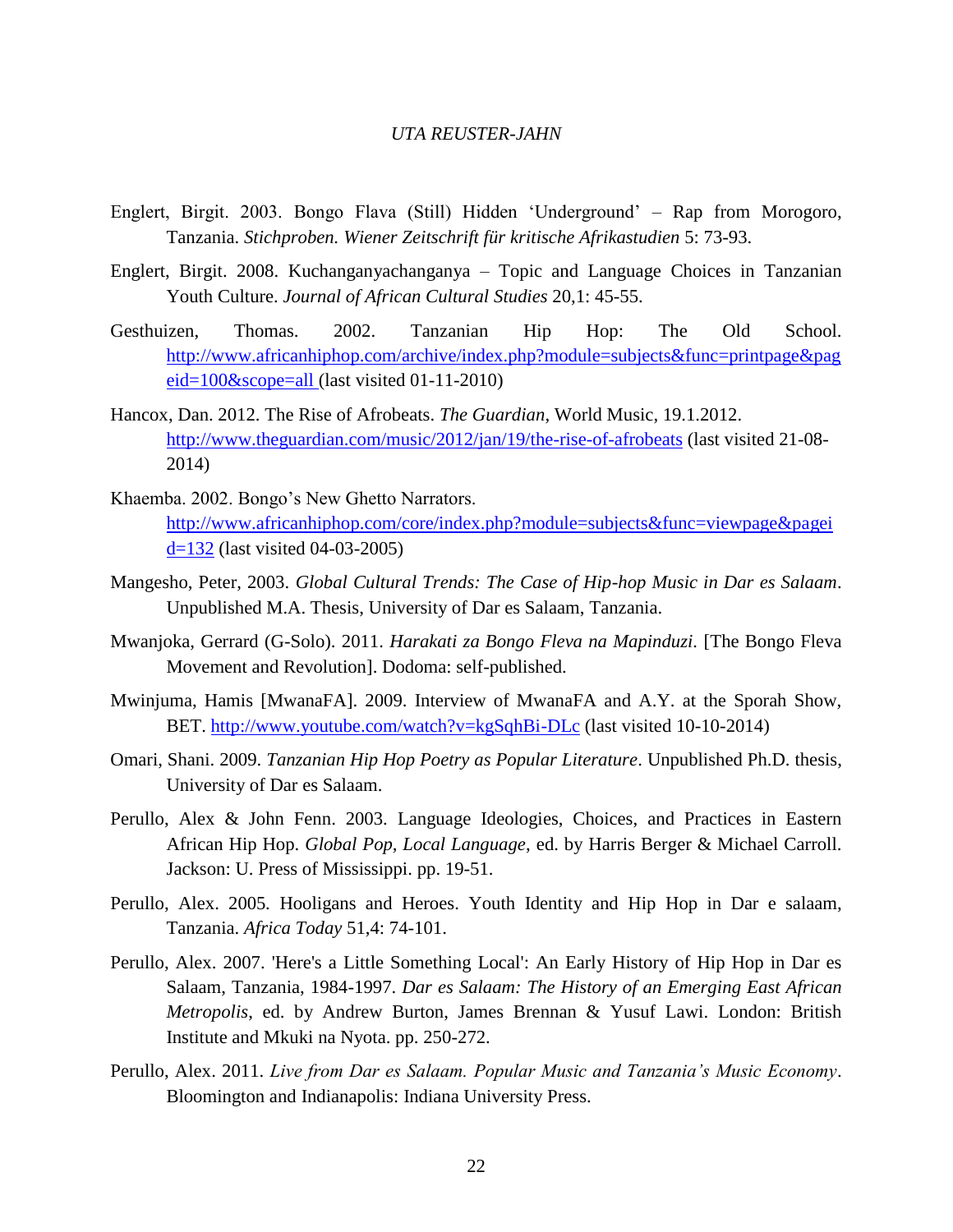Raab, Klaus. 2006. *Rapping the Nation. Die Aneignung von HipHop in Tansania*. Berlin: LIT.

- Remes, Pieter. 1999. Global Popular Musics and Changing Awareness of Urban Tanzanian Youth. *Yearbook for Traditional Music* 31: 1-26.
- Reuster-Jahn, Uta. 2007. Let's Go Party! Discourse and Self-Portrayal in the Bongo Fleva Song Mikasi ("Sex", Ngwair 2004). *Swahili Forum* 14: 225-254.
- Reuster-Jahn, Uta. 2008. Bongo Flava and the Electoral Campaign 2005 in Tanzania. *Stichproben. Wiener Zeitschrift für kritische Afrikastudien* 14: 41-69.
- Reuster-Jahn, Uta. 2012. 'Am Walking on the Way Kuiseti Future Yangu.' The Use of English in Bongo Flava Music in Tanzania. *Listening to Africa: Anglophone African Literatures and Cultures (Anglistik & Englischunterricht* 80*)*, ed. by Jana Gohrisch & Ellen Grünkemeier. Heidelberg: Winter. pp. 145-173.
- Reuster-Jahn, Uta. 2014. Antivirus. The Revolt of Independent Bongo Flava Artists against a Media-and-Entertainment Empire in Tanzania. *Bongo Media Worlds. Producing and Consuming Popular Culture in Dar es Salaam*, ed. by Matthias Krings & Uta Reuster-Jahn. Köln: Köppe. pp. 43-78.
- Reuster-Jahn, Uta & Roland Kießling. 2006. Lugha ya Mitaani in Tanzania. The Poetics and Sociology of a Young Urban Style of Speaking. With a Dictionary Comprising 1100 Words and Phrases. *Swahili Forum* 13 (special issue): 1-196.
- Roch, Anna & Gabriel Hacke. 2006. *HipHop in Tansania zwischen Message und Flava.* (Sozialanthropologische Arbeitspapiere 101). Berlin: Schiler.
- Saavedra Casco, José Arturo. 2006. The Language of the Young People: Rap, Urban Culture and Protest in Tanzania. *Journal of Asian and African Studies* 41,3: 229-248.
- Suriano, Maria. 2007. 'Mimi ni msanii, kioo cha jamii.' Urban Youth Culture as Seen through Bongo Fleva and Hip-Hop. *Swahili Forum* 14: 207-223.

## **Discography**

- Ali Kiba ft. Lady Jaydee. 2012. *Single Boy*. AM Records, Dar es Salaam. Video: Adam Juma Visual Lab, Dar es Salaam. http://www.youtube.com/watch?v=pZXTOc-4334
- [A.Y. ft. Marco Chali. 2012.](http://soundcloud.com/bongoflava/ay-ft-marco-chali-party-zone) *Party Zone*. MJ Records, Dar es Salaam. Video: Godfather Productions, South Africa**.** <http://www.youtube.com/watch?v=6NEeTyYEgsE>
- A.Y. ft. P-Square. 2009. *Freeze*. Producer: Hermy B, Dar es Salaam. Video: Kutoka Msituni. [http://www.youtube.com/watch?v=tr\\_OUjx0B1M](http://www.youtube.com/watch?v=tr_OUjx0B1M)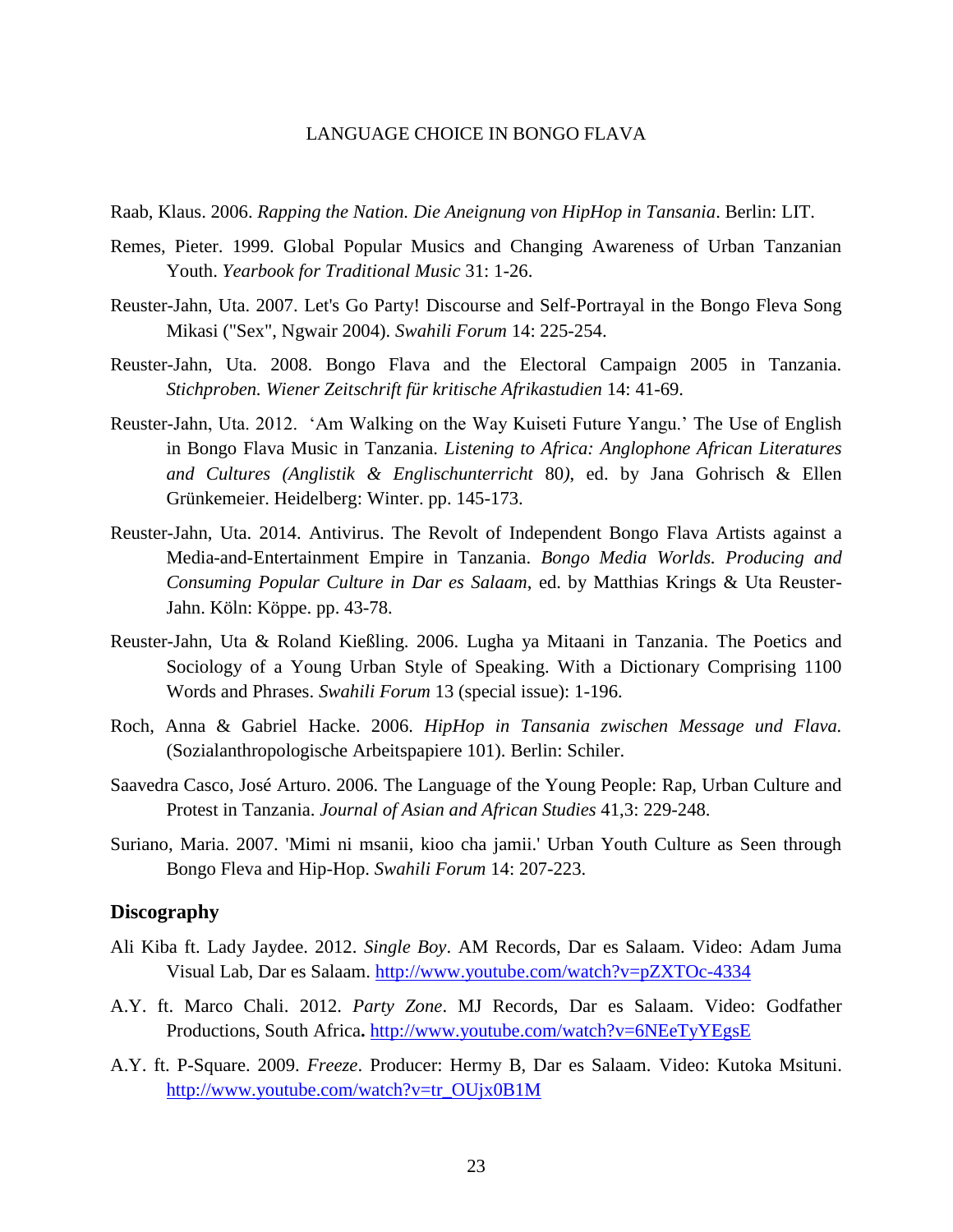- A.Y. ft. Ms. Triniti. 2011. *Good Look*. B'Hits Music Group, Dar es Salaam; producer: Hermy B. Video: https://www.youtube.com/watch?v=d1IioEj6q-M
- C-Pwaa ft. Ms. Triniti, Ngwea & Dully Sykes. 2010. *Action*. Album: *The Album*. MJ Records, Dar es Salaam; producer: Marco Chali. Video: Adam Juma Visual Lab, Dar es Salaam. [http://www.youtube.com/watch?v=QYzo9F9IAkc.](http://www.youtube.com/watch?v=QYzo9F9IAkc)
- Diamond Platnumz. 2013. *Number One*. Wasafi Classics, Dar es Salaam. Video: Ogopa Deejays, Nairobi.
- Diamond Platnumz ft. Iyanya. 2014. *Bum Bum*. Wasafi Classics, Dar es Salaam. Video: Godfather Productions.
- Lady Jaydee. 2012. *Yeye*. Fish Crab Studio, Dar es Salaam; producer. Lamar.
- Lady Jaydee. 2013. *Yahaya*. Combination Spound, Dar s Salaam; producer: Man Water. Video: Ogopa, Nairobi.<https://www.youtube.com/watch?v=cBc7PHpaKT4>
- Lady Jaydee. 2014. *Forever*. Combination Sound, Dar es Salaam; producer: Man Water. Video: Adam Juma Visual Lab, Dar es Salaam. <https://www.youtube.com/watch?v=P6nLeKL4vuc>
- Linex ft. Fundi Samweli. 2012. *Aifola*. Producer: Fundi Samweli, Dar es Salaam. Video: Adam Juma Visual Lab, Dar es Salaam.
- Makamua ft. Chidi Benz. 2012. *Tell Me Why*. Audio: http://www.eastafricantube.com/media/4551/WHY-MAKAMUA\_NA\_CHID\_BENZINO
- Marlaw. 2009. *Pii Pii*. MJL Records, Dar es Salaam; producer: Tuddy. Video: Adam Juma Visual Lab, Dar es Salaam.
- MB Dogg. 2012. *The Only One*. Makopa Records, Dar es Salaam; producer: Villy. Video: Unde Film. https://www.youtube.com/watch?v=q7SQpuqxS\_I
- Nako 2 Nako ft. Fundi Samweli. 2011. *Sweet Sixteen*. Producer: Fundi Samweli/Weusi Kampuni, Dar es Salaam. Video: Adam Juma Visual Lab, Dar es Salaam.
- [Ngwea ft Mchizi Mox & Ferouz & Rah P.](http://www.google.de/url?sa=t&rct=j&q=&esrc=s&source=web&cd=3&cad=rja&uact=8&ved=0CC8QFjAC&url=http%3A%2F%2Fwww.getmziki.com%2F2013%2F04%2Fngwea-ft-mchizi-mox-ferouz-rah-p-mikasi-getmziki-throwback-thursday%2F&ei=o2ytVJvmPObkyAOUm4GAAg&usg=AFQjCNHwt-kihSDxU80-avqcgpJVUr5a9w&sig2=l1K8qzJzTFz3qHcm0-DjVA&bvm=bv.83134100,d.bGQ) 2004. *Mikasi*. Bongo Records, Dar es Salaam; producer P-Funk. GMC, Dar es Salaam.
- Prof. Jay ft. Diamond. 2014. *Kipi Sijasikia*. Bongo Records and Mwanalizombe Studio, Dar es Salaam. Video: Adam Juma, Nextlevel Production, Dar es Salaam. <https://www.youtube.com/watch?v=wYX3LsQZE0E>